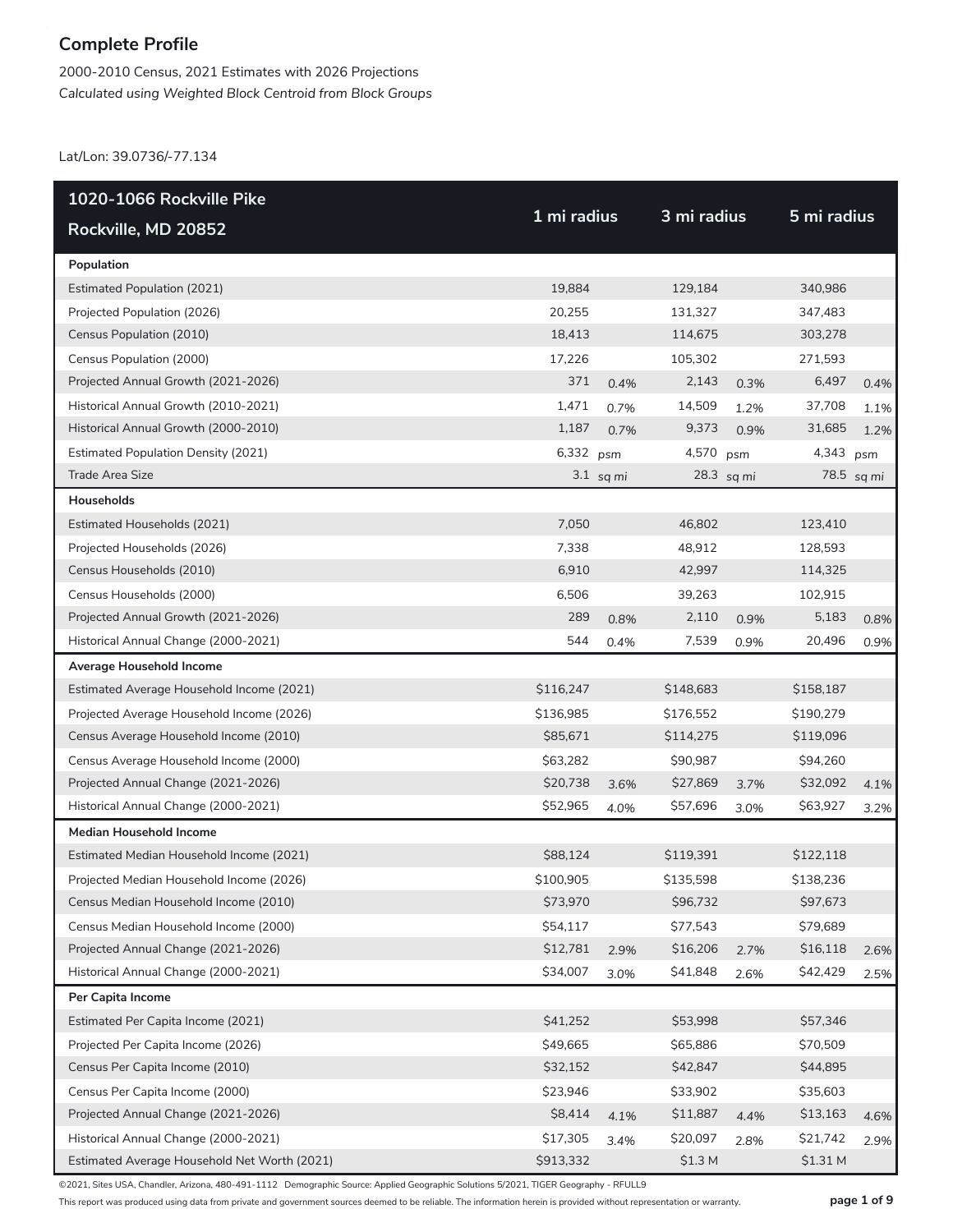2000-2010 Census, 2021 Estimates with 2026 Projections *Calculated using Weighted Block Centroid from Block Groups*

Lat/Lon: 39.0736/-77.134

| 1020-1066 Rockville Pike                      | 1 mi radius |                | 3 mi radius   |                          | 5 mi radius   |       |  |
|-----------------------------------------------|-------------|----------------|---------------|--------------------------|---------------|-------|--|
| Rockville, MD 20852                           |             |                |               |                          |               |       |  |
| <b>Race and Ethnicity</b>                     |             |                |               |                          |               |       |  |
| Total Population (2021)                       | 19,884      |                | 129,184       |                          | 340,986       |       |  |
| White (2021)                                  |             | 9,625 48.4%    | 73,499 56.9%  |                          | 187,749       | 55.1% |  |
| Black or African American (2021)              | 1,842       | 9.3%           | 15,202 11.8%  |                          | 49,886 14.6%  |       |  |
| American Indian or Alaska Native (2021)       | 127         | 0.6%           | 530           | 0.4%                     | 1,342         | 0.4%  |  |
| Asian (2021)                                  | 5,113       | 25.7%          | 24,671 19.1%  |                          | 59,136 17.3%  |       |  |
| Hawaiian or Pacific Islander (2021)           | 8           | $\overline{a}$ | 82            | $\overline{\phantom{a}}$ | 201           |       |  |
| Other Race (2021)                             | 2,205       | 11.1%          | 9,747         | 7.5%                     | 27,947        | 8.2%  |  |
| Two or More Races (2021)                      | 964         | 4.8%           | 5,454         | 4.2%                     | 14,726        | 4.3%  |  |
| Population $<$ 18 (2021)                      |             | 4,210 21.2%    | 26,908 20.8%  |                          | 73,451 21.5%  |       |  |
| White Not Hispanic                            |             | 1,079 25.6%    |               | 9,377 34.8%              | 25,037        | 34.1% |  |
| <b>Black or African American</b>              |             | 484 11.5%      |               | 3,733 13.9%              | 12,378 16.9%  |       |  |
| Asian                                         |             | 999 23.7%      |               | 4,472 16.6%              | 10,870 14.8%  |       |  |
| Other Race Not Hispanic                       | 231         | 5.5%           | 1,562         | 5.8%                     | 4,110         | 5.6%  |  |
| Hispanic                                      |             | 1,417 33.7%    |               | 7,764 28.9%              | 21,055        | 28.7% |  |
| Not Hispanic or Latino Population (2021)      |             | 14,801 74.4%   | 101,290 78.4% |                          | 266,734 78.2% |       |  |
| Not Hispanic White                            |             | 7,598 51.3%    | 59,624 58.9%  |                          | 153,212       | 57.4% |  |
| Not Hispanic Black or African American        |             | 1,658 11.2%    | 14,053 13.9%  |                          | 46,308 17.4%  |       |  |
| Not Hispanic American Indian or Alaska Native | 48          | 0.3%           | 223           | 0.2%                     | 518           | 0.2%  |  |
| Not Hispanic Asian                            |             | 4,974 33.6%    | 23,876 23.6%  |                          | 57,218 21.5%  |       |  |
| Not Hispanic Hawaiian or Pacific Islander     | 7           | $\sim$         | 67            | $\overline{\phantom{a}}$ | 162           |       |  |
| Not Hispanic Other Race                       | 16          | 0.1%           | 176           | 0.2%                     | 567           | 0.2%  |  |
| Not Hispanic Two or More Races                | 499         | 3.4%           | 3,271         | 3.2%                     | 8,749         | 3.3%  |  |
| Hispanic or Latino Population (2021)          | 5,083       | 25.6%          | 27,894        | 21.6%                    | 74,252 21.8%  |       |  |
| Hispanic White                                | 2,027       | 39.9%          | 13,875 49.7%  |                          | 34,537        | 46.5% |  |
| Hispanic Black or African American            | 184         | 3.6%           | 1,149         | 4.1%                     | 3,578         | 4.8%  |  |
| Hispanic American Indian or Alaska Native     | 79          | 1.6%           | 307           | 1.1%                     | 823           | 1.1%  |  |
| Hispanic Asian                                | 139         | 2.7%           | 794           | 2.8%                     | 1,918         | 2.6%  |  |
| Hispanic Hawaiian or Pacific Islander         |             | $\overline{a}$ | 15            |                          | 39            |       |  |
| Hispanic Other Race                           | 2,188       | 43.1%          |               | 9,571 34.3%              | 27,380        | 36.9% |  |
| Hispanic Two or More Races                    | 465         | 9.1%           | 2,183         | 7.8%                     | 5,977         | 8.0%  |  |
| Not Hispanic or Latino Population (2010)      |             | 14,324 77.8%   | 93,270 81.3%  |                          | 246,191 81.2% |       |  |
| Hispanic or Latino Population (2010)          |             | 4,089 22.2%    | 21,405 18.7%  |                          | 57,087        | 18.8% |  |
| Not Hispanic or Latino Population (2000)      |             | 14,432 83.8%   | 92,102 87.5%  |                          | 236,949 87.2% |       |  |
| Hispanic or Latino Population (2000)          |             | 2,794 16.2%    | 13,200 12.5%  |                          | 34,644        | 12.8% |  |
| Not Hispanic or Latino Population (2026)      |             | 15,224 75.2%   | 103,523 78.8% |                          | 273,093 78.6% |       |  |
| Hispanic or Latino Population (2026)          |             | 5,031 24.8%    | 27,804 21.2%  |                          | 74,390        | 21.4% |  |
| Projected Annual Growth (2021-2026)           | $-53$       |                | $-90$         |                          | 138           |       |  |
| Historical Annual Growth (2000-2010)          | 1,296       | 4.6%           | 8,205         | 6.2%                     | 22,443        | 6.5%  |  |

©2021, Sites USA, Chandler, Arizona, 480-491-1112 Demographic Source: Applied Geographic Solutions 5/2021, TIGER Geography - RFULL9

This report was produced using data from private and government sources deemed to be reliable. The information herein is provided without representation or warranty. **page 2 of 9**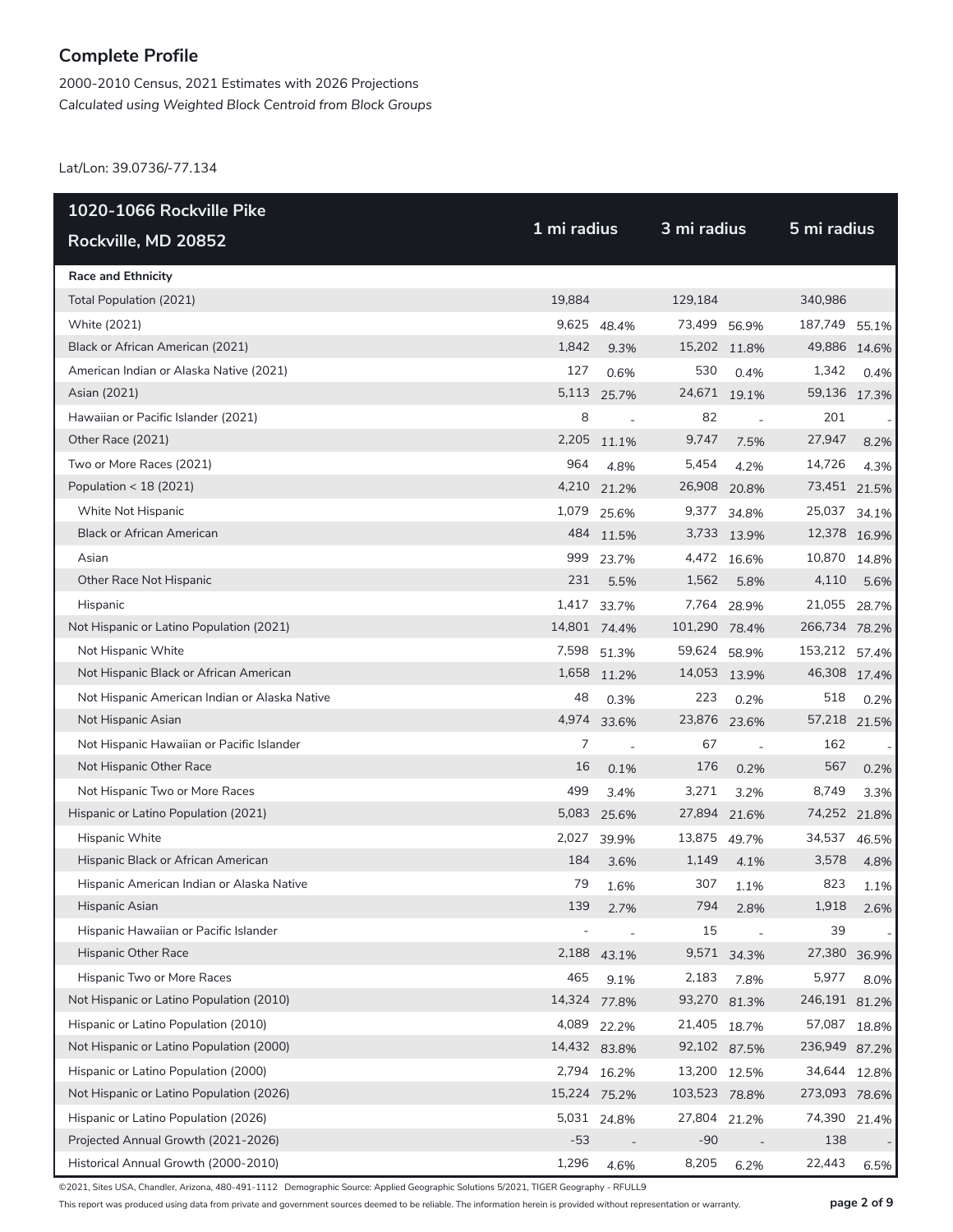2000-2010 Census, 2021 Estimates with 2026 Projections *Calculated using Weighted Block Centroid from Block Groups*

Lat/Lon: 39.0736/-77.134

| 1 mi radius<br>3 mi radius<br>5 mi radius<br>Rockville, MD 20852<br><b>Total Age Distribution (2021)</b><br><b>Total Population</b><br>19,884<br>129,184<br>340,986<br>1,217<br>5.4%<br>5.6%<br>Age Under 5 Years<br>6.1%<br>6,968<br>18,936<br>1,179<br>5.9%<br>Age 5 to 9 Years<br>7,586<br>5.9%<br>20,522<br>6.0%<br>1,086<br>5.5%<br>7,518<br>5.8%<br>Age 10 to 14 Years<br>20,736<br>6.1%<br>1,144<br>5.8%<br>5.5%<br>5.7%<br>Age 15 to 19 Years<br>7,157<br>19,475<br>1,266<br>6.4%<br>5.8%<br>5.7%<br>Age 20 to 24 Years<br>7,493<br>19,348<br>1,363<br>6.9%<br>8,077<br>Age 25 to 29 Years<br>6.3%<br>20,266<br>5.9%<br>1,612<br>8.1%<br>6.7%<br>Age 30 to 34 Years<br>8,691<br>21,516<br>6.3%<br>1,580<br>7.9%<br>8,919<br>6.9%<br>22,760<br>6.7%<br>Age 35 to 39 Years<br>1,348<br>6.8%<br>8,571<br>6.6%<br>6.6%<br>Age 40 to 44 Years<br>22,459<br>1,327<br>6.7%<br>8,313<br>6.4%<br>Age 45 to 49 Years<br>21,841<br>6.4%<br>1,265<br>6.4%<br>6.5%<br>6.5%<br>Age 50 to 54 Years<br>8,381<br>22,059<br>1,210<br>6.1%<br>22,307<br>Age 55 to 59 Years<br>8,394<br>6.5%<br>6.5%<br>1,104<br>5.6%<br>6.3%<br>Age 60 to 64 Years<br>8,198<br>21,561<br>6.3%<br>897<br>4.5%<br>7,281<br>5.6%<br>Age 65 to 69 Years<br>19,153<br>5.6%<br>791<br>4.0%<br>4.9%<br>Age 70 to 74 Years<br>6,384<br>16,854<br>4.9%<br>573<br>2.9%<br>4,615<br>Age 75 to 79 Years<br>3.6%<br>12,085<br>3.5%<br>394<br>2.0%<br>2.3%<br>Age 80 to 84 Years<br>2,938<br>8,371<br>2.5%<br>527<br>2.7%<br>3,699<br>10,737<br>Age 85 Years or Over<br>2.9%<br>3.1%<br>37.8<br>40.8<br>Median Age<br>41.1<br>4,627 23.3%<br>Age 19 Years or Less<br>29,230 22.6%<br>79,669 23.4%<br>12,076 60.7%<br>75,037 58.1%<br>Age 20 to 64 Years<br>194,117 56.9%<br>Age 65 Years or Over<br>3,181 16.0%<br>24,917 19.3%<br>67,200 19.7%<br>Female Age Distribution (2021)<br>10,018 50.4%<br>65,922<br>51.0%<br><b>Female Population</b><br>176,753 51.8%<br>563<br>5.6%<br>5.1%<br>Age Under 5 Years<br>3,362<br>9,087<br>5.1%<br>Age 5 to 9 Years<br>559<br>5.6%<br>3,618<br>5.5%<br>9,882<br>5.6%<br>543<br>5.4%<br>3,614<br>5.5%<br>5.7%<br>Age 10 to 14 Years<br>10,005<br>521<br>5.2%<br>3,372<br>5.1%<br>9,254<br>5.2%<br>Age 15 to 19 Years<br>620<br>6.2%<br>3,550<br>5.4%<br>5.4%<br>Age 20 to 24 Years<br>9,472<br>674<br>6.7%<br>3,948<br>6.0%<br>9,973<br>5.6%<br>Age 25 to 29 Years<br>807<br>8.1%<br>4,367<br>6.6%<br>11,061<br>6.3%<br>Age 30 to 34 Years<br>6.5%<br>Age 35 to 39 Years<br>729<br>7.3%<br>4,422<br>6.7%<br>11,542<br>Age 40 to 44 Years<br>666<br>6.6%<br>4,379<br>6.6%<br>11,642<br>6.6%<br>674<br>6.7%<br>4,250<br>Age 45 to 49 Years<br>6.4%<br>11,347<br>6.4%<br>636<br>6.3%<br>6.4%<br>6.5%<br>Age 50 to 54 Years<br>4,243<br>11,429<br>644<br>6.4%<br>6.7%<br>Age 55 to 59 Years<br>4,390<br>6.7%<br>11,830<br>587<br>5.9%<br>6.5%<br>6.5%<br>Age 60 to 64 Years<br>4,308<br>11,518<br>453<br>4.5%<br>3,870<br>5.9%<br>Age 65 to 69 Years<br>10,415<br>5.9%<br>436<br>4.4%<br>5.3%<br>5.3%<br>Age 70 to 74 Years<br>3,523<br>9,443<br>339<br>2,597<br>Age 75 to 79 Years<br>3.4%<br>3.9%<br>6,846<br>3.9%<br>225<br>1,644<br>2.5%<br>Age 80 to 84 Years<br>2.3%<br>4,942<br>2.8%<br>343<br>2,466<br>Age 85 Years or Over<br>3.4%<br>3.7%<br>7,066<br>4.0%<br>39.6<br>42.6<br>42.9<br>Female Median Age<br>2,185 21.8%<br>38,229 21.6%<br>Age 19 Years or Less<br>13,967 21.2%<br>6,036 60.3%<br>Age 20 to 64 Years<br>37,855 57.4%<br>99,813<br>56.5%<br>1,796 17.9%<br>38,712 21.9%<br>14,100 21.4% | 1020-1066 Rockville Pike |  |  |  |  |  |
|-----------------------------------------------------------------------------------------------------------------------------------------------------------------------------------------------------------------------------------------------------------------------------------------------------------------------------------------------------------------------------------------------------------------------------------------------------------------------------------------------------------------------------------------------------------------------------------------------------------------------------------------------------------------------------------------------------------------------------------------------------------------------------------------------------------------------------------------------------------------------------------------------------------------------------------------------------------------------------------------------------------------------------------------------------------------------------------------------------------------------------------------------------------------------------------------------------------------------------------------------------------------------------------------------------------------------------------------------------------------------------------------------------------------------------------------------------------------------------------------------------------------------------------------------------------------------------------------------------------------------------------------------------------------------------------------------------------------------------------------------------------------------------------------------------------------------------------------------------------------------------------------------------------------------------------------------------------------------------------------------------------------------------------------------------------------------------------------------------------------------------------------------------------------------------------------------------------------------------------------------------------------------------------------------------------------------------------------------------------------------------------------------------------------------------------------------------------------------------------------------------------------------------------------------------------------------------------------------------------------------------------------------------------------------------------------------------------------------------------------------------------------------------------------------------------------------------------------------------------------------------------------------------------------------------------------------------------------------------------------------------------------------------------------------------------------------------------------------------------------------------------------------------------------------------------------------------------------------------------------------------------------------------------------------------------------------------------------------------------------------------------------------------------------------------------------------------------------------------------------------------------|--------------------------|--|--|--|--|--|
|                                                                                                                                                                                                                                                                                                                                                                                                                                                                                                                                                                                                                                                                                                                                                                                                                                                                                                                                                                                                                                                                                                                                                                                                                                                                                                                                                                                                                                                                                                                                                                                                                                                                                                                                                                                                                                                                                                                                                                                                                                                                                                                                                                                                                                                                                                                                                                                                                                                                                                                                                                                                                                                                                                                                                                                                                                                                                                                                                                                                                                                                                                                                                                                                                                                                                                                                                                                                                                                                                                           |                          |  |  |  |  |  |
|                                                                                                                                                                                                                                                                                                                                                                                                                                                                                                                                                                                                                                                                                                                                                                                                                                                                                                                                                                                                                                                                                                                                                                                                                                                                                                                                                                                                                                                                                                                                                                                                                                                                                                                                                                                                                                                                                                                                                                                                                                                                                                                                                                                                                                                                                                                                                                                                                                                                                                                                                                                                                                                                                                                                                                                                                                                                                                                                                                                                                                                                                                                                                                                                                                                                                                                                                                                                                                                                                                           |                          |  |  |  |  |  |
|                                                                                                                                                                                                                                                                                                                                                                                                                                                                                                                                                                                                                                                                                                                                                                                                                                                                                                                                                                                                                                                                                                                                                                                                                                                                                                                                                                                                                                                                                                                                                                                                                                                                                                                                                                                                                                                                                                                                                                                                                                                                                                                                                                                                                                                                                                                                                                                                                                                                                                                                                                                                                                                                                                                                                                                                                                                                                                                                                                                                                                                                                                                                                                                                                                                                                                                                                                                                                                                                                                           |                          |  |  |  |  |  |
|                                                                                                                                                                                                                                                                                                                                                                                                                                                                                                                                                                                                                                                                                                                                                                                                                                                                                                                                                                                                                                                                                                                                                                                                                                                                                                                                                                                                                                                                                                                                                                                                                                                                                                                                                                                                                                                                                                                                                                                                                                                                                                                                                                                                                                                                                                                                                                                                                                                                                                                                                                                                                                                                                                                                                                                                                                                                                                                                                                                                                                                                                                                                                                                                                                                                                                                                                                                                                                                                                                           |                          |  |  |  |  |  |
|                                                                                                                                                                                                                                                                                                                                                                                                                                                                                                                                                                                                                                                                                                                                                                                                                                                                                                                                                                                                                                                                                                                                                                                                                                                                                                                                                                                                                                                                                                                                                                                                                                                                                                                                                                                                                                                                                                                                                                                                                                                                                                                                                                                                                                                                                                                                                                                                                                                                                                                                                                                                                                                                                                                                                                                                                                                                                                                                                                                                                                                                                                                                                                                                                                                                                                                                                                                                                                                                                                           |                          |  |  |  |  |  |
|                                                                                                                                                                                                                                                                                                                                                                                                                                                                                                                                                                                                                                                                                                                                                                                                                                                                                                                                                                                                                                                                                                                                                                                                                                                                                                                                                                                                                                                                                                                                                                                                                                                                                                                                                                                                                                                                                                                                                                                                                                                                                                                                                                                                                                                                                                                                                                                                                                                                                                                                                                                                                                                                                                                                                                                                                                                                                                                                                                                                                                                                                                                                                                                                                                                                                                                                                                                                                                                                                                           |                          |  |  |  |  |  |
|                                                                                                                                                                                                                                                                                                                                                                                                                                                                                                                                                                                                                                                                                                                                                                                                                                                                                                                                                                                                                                                                                                                                                                                                                                                                                                                                                                                                                                                                                                                                                                                                                                                                                                                                                                                                                                                                                                                                                                                                                                                                                                                                                                                                                                                                                                                                                                                                                                                                                                                                                                                                                                                                                                                                                                                                                                                                                                                                                                                                                                                                                                                                                                                                                                                                                                                                                                                                                                                                                                           |                          |  |  |  |  |  |
|                                                                                                                                                                                                                                                                                                                                                                                                                                                                                                                                                                                                                                                                                                                                                                                                                                                                                                                                                                                                                                                                                                                                                                                                                                                                                                                                                                                                                                                                                                                                                                                                                                                                                                                                                                                                                                                                                                                                                                                                                                                                                                                                                                                                                                                                                                                                                                                                                                                                                                                                                                                                                                                                                                                                                                                                                                                                                                                                                                                                                                                                                                                                                                                                                                                                                                                                                                                                                                                                                                           |                          |  |  |  |  |  |
|                                                                                                                                                                                                                                                                                                                                                                                                                                                                                                                                                                                                                                                                                                                                                                                                                                                                                                                                                                                                                                                                                                                                                                                                                                                                                                                                                                                                                                                                                                                                                                                                                                                                                                                                                                                                                                                                                                                                                                                                                                                                                                                                                                                                                                                                                                                                                                                                                                                                                                                                                                                                                                                                                                                                                                                                                                                                                                                                                                                                                                                                                                                                                                                                                                                                                                                                                                                                                                                                                                           |                          |  |  |  |  |  |
|                                                                                                                                                                                                                                                                                                                                                                                                                                                                                                                                                                                                                                                                                                                                                                                                                                                                                                                                                                                                                                                                                                                                                                                                                                                                                                                                                                                                                                                                                                                                                                                                                                                                                                                                                                                                                                                                                                                                                                                                                                                                                                                                                                                                                                                                                                                                                                                                                                                                                                                                                                                                                                                                                                                                                                                                                                                                                                                                                                                                                                                                                                                                                                                                                                                                                                                                                                                                                                                                                                           |                          |  |  |  |  |  |
|                                                                                                                                                                                                                                                                                                                                                                                                                                                                                                                                                                                                                                                                                                                                                                                                                                                                                                                                                                                                                                                                                                                                                                                                                                                                                                                                                                                                                                                                                                                                                                                                                                                                                                                                                                                                                                                                                                                                                                                                                                                                                                                                                                                                                                                                                                                                                                                                                                                                                                                                                                                                                                                                                                                                                                                                                                                                                                                                                                                                                                                                                                                                                                                                                                                                                                                                                                                                                                                                                                           |                          |  |  |  |  |  |
|                                                                                                                                                                                                                                                                                                                                                                                                                                                                                                                                                                                                                                                                                                                                                                                                                                                                                                                                                                                                                                                                                                                                                                                                                                                                                                                                                                                                                                                                                                                                                                                                                                                                                                                                                                                                                                                                                                                                                                                                                                                                                                                                                                                                                                                                                                                                                                                                                                                                                                                                                                                                                                                                                                                                                                                                                                                                                                                                                                                                                                                                                                                                                                                                                                                                                                                                                                                                                                                                                                           |                          |  |  |  |  |  |
|                                                                                                                                                                                                                                                                                                                                                                                                                                                                                                                                                                                                                                                                                                                                                                                                                                                                                                                                                                                                                                                                                                                                                                                                                                                                                                                                                                                                                                                                                                                                                                                                                                                                                                                                                                                                                                                                                                                                                                                                                                                                                                                                                                                                                                                                                                                                                                                                                                                                                                                                                                                                                                                                                                                                                                                                                                                                                                                                                                                                                                                                                                                                                                                                                                                                                                                                                                                                                                                                                                           |                          |  |  |  |  |  |
|                                                                                                                                                                                                                                                                                                                                                                                                                                                                                                                                                                                                                                                                                                                                                                                                                                                                                                                                                                                                                                                                                                                                                                                                                                                                                                                                                                                                                                                                                                                                                                                                                                                                                                                                                                                                                                                                                                                                                                                                                                                                                                                                                                                                                                                                                                                                                                                                                                                                                                                                                                                                                                                                                                                                                                                                                                                                                                                                                                                                                                                                                                                                                                                                                                                                                                                                                                                                                                                                                                           |                          |  |  |  |  |  |
|                                                                                                                                                                                                                                                                                                                                                                                                                                                                                                                                                                                                                                                                                                                                                                                                                                                                                                                                                                                                                                                                                                                                                                                                                                                                                                                                                                                                                                                                                                                                                                                                                                                                                                                                                                                                                                                                                                                                                                                                                                                                                                                                                                                                                                                                                                                                                                                                                                                                                                                                                                                                                                                                                                                                                                                                                                                                                                                                                                                                                                                                                                                                                                                                                                                                                                                                                                                                                                                                                                           |                          |  |  |  |  |  |
|                                                                                                                                                                                                                                                                                                                                                                                                                                                                                                                                                                                                                                                                                                                                                                                                                                                                                                                                                                                                                                                                                                                                                                                                                                                                                                                                                                                                                                                                                                                                                                                                                                                                                                                                                                                                                                                                                                                                                                                                                                                                                                                                                                                                                                                                                                                                                                                                                                                                                                                                                                                                                                                                                                                                                                                                                                                                                                                                                                                                                                                                                                                                                                                                                                                                                                                                                                                                                                                                                                           |                          |  |  |  |  |  |
|                                                                                                                                                                                                                                                                                                                                                                                                                                                                                                                                                                                                                                                                                                                                                                                                                                                                                                                                                                                                                                                                                                                                                                                                                                                                                                                                                                                                                                                                                                                                                                                                                                                                                                                                                                                                                                                                                                                                                                                                                                                                                                                                                                                                                                                                                                                                                                                                                                                                                                                                                                                                                                                                                                                                                                                                                                                                                                                                                                                                                                                                                                                                                                                                                                                                                                                                                                                                                                                                                                           |                          |  |  |  |  |  |
|                                                                                                                                                                                                                                                                                                                                                                                                                                                                                                                                                                                                                                                                                                                                                                                                                                                                                                                                                                                                                                                                                                                                                                                                                                                                                                                                                                                                                                                                                                                                                                                                                                                                                                                                                                                                                                                                                                                                                                                                                                                                                                                                                                                                                                                                                                                                                                                                                                                                                                                                                                                                                                                                                                                                                                                                                                                                                                                                                                                                                                                                                                                                                                                                                                                                                                                                                                                                                                                                                                           |                          |  |  |  |  |  |
|                                                                                                                                                                                                                                                                                                                                                                                                                                                                                                                                                                                                                                                                                                                                                                                                                                                                                                                                                                                                                                                                                                                                                                                                                                                                                                                                                                                                                                                                                                                                                                                                                                                                                                                                                                                                                                                                                                                                                                                                                                                                                                                                                                                                                                                                                                                                                                                                                                                                                                                                                                                                                                                                                                                                                                                                                                                                                                                                                                                                                                                                                                                                                                                                                                                                                                                                                                                                                                                                                                           |                          |  |  |  |  |  |
|                                                                                                                                                                                                                                                                                                                                                                                                                                                                                                                                                                                                                                                                                                                                                                                                                                                                                                                                                                                                                                                                                                                                                                                                                                                                                                                                                                                                                                                                                                                                                                                                                                                                                                                                                                                                                                                                                                                                                                                                                                                                                                                                                                                                                                                                                                                                                                                                                                                                                                                                                                                                                                                                                                                                                                                                                                                                                                                                                                                                                                                                                                                                                                                                                                                                                                                                                                                                                                                                                                           |                          |  |  |  |  |  |
|                                                                                                                                                                                                                                                                                                                                                                                                                                                                                                                                                                                                                                                                                                                                                                                                                                                                                                                                                                                                                                                                                                                                                                                                                                                                                                                                                                                                                                                                                                                                                                                                                                                                                                                                                                                                                                                                                                                                                                                                                                                                                                                                                                                                                                                                                                                                                                                                                                                                                                                                                                                                                                                                                                                                                                                                                                                                                                                                                                                                                                                                                                                                                                                                                                                                                                                                                                                                                                                                                                           |                          |  |  |  |  |  |
|                                                                                                                                                                                                                                                                                                                                                                                                                                                                                                                                                                                                                                                                                                                                                                                                                                                                                                                                                                                                                                                                                                                                                                                                                                                                                                                                                                                                                                                                                                                                                                                                                                                                                                                                                                                                                                                                                                                                                                                                                                                                                                                                                                                                                                                                                                                                                                                                                                                                                                                                                                                                                                                                                                                                                                                                                                                                                                                                                                                                                                                                                                                                                                                                                                                                                                                                                                                                                                                                                                           |                          |  |  |  |  |  |
|                                                                                                                                                                                                                                                                                                                                                                                                                                                                                                                                                                                                                                                                                                                                                                                                                                                                                                                                                                                                                                                                                                                                                                                                                                                                                                                                                                                                                                                                                                                                                                                                                                                                                                                                                                                                                                                                                                                                                                                                                                                                                                                                                                                                                                                                                                                                                                                                                                                                                                                                                                                                                                                                                                                                                                                                                                                                                                                                                                                                                                                                                                                                                                                                                                                                                                                                                                                                                                                                                                           |                          |  |  |  |  |  |
|                                                                                                                                                                                                                                                                                                                                                                                                                                                                                                                                                                                                                                                                                                                                                                                                                                                                                                                                                                                                                                                                                                                                                                                                                                                                                                                                                                                                                                                                                                                                                                                                                                                                                                                                                                                                                                                                                                                                                                                                                                                                                                                                                                                                                                                                                                                                                                                                                                                                                                                                                                                                                                                                                                                                                                                                                                                                                                                                                                                                                                                                                                                                                                                                                                                                                                                                                                                                                                                                                                           |                          |  |  |  |  |  |
|                                                                                                                                                                                                                                                                                                                                                                                                                                                                                                                                                                                                                                                                                                                                                                                                                                                                                                                                                                                                                                                                                                                                                                                                                                                                                                                                                                                                                                                                                                                                                                                                                                                                                                                                                                                                                                                                                                                                                                                                                                                                                                                                                                                                                                                                                                                                                                                                                                                                                                                                                                                                                                                                                                                                                                                                                                                                                                                                                                                                                                                                                                                                                                                                                                                                                                                                                                                                                                                                                                           |                          |  |  |  |  |  |
|                                                                                                                                                                                                                                                                                                                                                                                                                                                                                                                                                                                                                                                                                                                                                                                                                                                                                                                                                                                                                                                                                                                                                                                                                                                                                                                                                                                                                                                                                                                                                                                                                                                                                                                                                                                                                                                                                                                                                                                                                                                                                                                                                                                                                                                                                                                                                                                                                                                                                                                                                                                                                                                                                                                                                                                                                                                                                                                                                                                                                                                                                                                                                                                                                                                                                                                                                                                                                                                                                                           |                          |  |  |  |  |  |
|                                                                                                                                                                                                                                                                                                                                                                                                                                                                                                                                                                                                                                                                                                                                                                                                                                                                                                                                                                                                                                                                                                                                                                                                                                                                                                                                                                                                                                                                                                                                                                                                                                                                                                                                                                                                                                                                                                                                                                                                                                                                                                                                                                                                                                                                                                                                                                                                                                                                                                                                                                                                                                                                                                                                                                                                                                                                                                                                                                                                                                                                                                                                                                                                                                                                                                                                                                                                                                                                                                           |                          |  |  |  |  |  |
|                                                                                                                                                                                                                                                                                                                                                                                                                                                                                                                                                                                                                                                                                                                                                                                                                                                                                                                                                                                                                                                                                                                                                                                                                                                                                                                                                                                                                                                                                                                                                                                                                                                                                                                                                                                                                                                                                                                                                                                                                                                                                                                                                                                                                                                                                                                                                                                                                                                                                                                                                                                                                                                                                                                                                                                                                                                                                                                                                                                                                                                                                                                                                                                                                                                                                                                                                                                                                                                                                                           |                          |  |  |  |  |  |
|                                                                                                                                                                                                                                                                                                                                                                                                                                                                                                                                                                                                                                                                                                                                                                                                                                                                                                                                                                                                                                                                                                                                                                                                                                                                                                                                                                                                                                                                                                                                                                                                                                                                                                                                                                                                                                                                                                                                                                                                                                                                                                                                                                                                                                                                                                                                                                                                                                                                                                                                                                                                                                                                                                                                                                                                                                                                                                                                                                                                                                                                                                                                                                                                                                                                                                                                                                                                                                                                                                           |                          |  |  |  |  |  |
|                                                                                                                                                                                                                                                                                                                                                                                                                                                                                                                                                                                                                                                                                                                                                                                                                                                                                                                                                                                                                                                                                                                                                                                                                                                                                                                                                                                                                                                                                                                                                                                                                                                                                                                                                                                                                                                                                                                                                                                                                                                                                                                                                                                                                                                                                                                                                                                                                                                                                                                                                                                                                                                                                                                                                                                                                                                                                                                                                                                                                                                                                                                                                                                                                                                                                                                                                                                                                                                                                                           |                          |  |  |  |  |  |
|                                                                                                                                                                                                                                                                                                                                                                                                                                                                                                                                                                                                                                                                                                                                                                                                                                                                                                                                                                                                                                                                                                                                                                                                                                                                                                                                                                                                                                                                                                                                                                                                                                                                                                                                                                                                                                                                                                                                                                                                                                                                                                                                                                                                                                                                                                                                                                                                                                                                                                                                                                                                                                                                                                                                                                                                                                                                                                                                                                                                                                                                                                                                                                                                                                                                                                                                                                                                                                                                                                           |                          |  |  |  |  |  |
|                                                                                                                                                                                                                                                                                                                                                                                                                                                                                                                                                                                                                                                                                                                                                                                                                                                                                                                                                                                                                                                                                                                                                                                                                                                                                                                                                                                                                                                                                                                                                                                                                                                                                                                                                                                                                                                                                                                                                                                                                                                                                                                                                                                                                                                                                                                                                                                                                                                                                                                                                                                                                                                                                                                                                                                                                                                                                                                                                                                                                                                                                                                                                                                                                                                                                                                                                                                                                                                                                                           |                          |  |  |  |  |  |
|                                                                                                                                                                                                                                                                                                                                                                                                                                                                                                                                                                                                                                                                                                                                                                                                                                                                                                                                                                                                                                                                                                                                                                                                                                                                                                                                                                                                                                                                                                                                                                                                                                                                                                                                                                                                                                                                                                                                                                                                                                                                                                                                                                                                                                                                                                                                                                                                                                                                                                                                                                                                                                                                                                                                                                                                                                                                                                                                                                                                                                                                                                                                                                                                                                                                                                                                                                                                                                                                                                           |                          |  |  |  |  |  |
|                                                                                                                                                                                                                                                                                                                                                                                                                                                                                                                                                                                                                                                                                                                                                                                                                                                                                                                                                                                                                                                                                                                                                                                                                                                                                                                                                                                                                                                                                                                                                                                                                                                                                                                                                                                                                                                                                                                                                                                                                                                                                                                                                                                                                                                                                                                                                                                                                                                                                                                                                                                                                                                                                                                                                                                                                                                                                                                                                                                                                                                                                                                                                                                                                                                                                                                                                                                                                                                                                                           |                          |  |  |  |  |  |
|                                                                                                                                                                                                                                                                                                                                                                                                                                                                                                                                                                                                                                                                                                                                                                                                                                                                                                                                                                                                                                                                                                                                                                                                                                                                                                                                                                                                                                                                                                                                                                                                                                                                                                                                                                                                                                                                                                                                                                                                                                                                                                                                                                                                                                                                                                                                                                                                                                                                                                                                                                                                                                                                                                                                                                                                                                                                                                                                                                                                                                                                                                                                                                                                                                                                                                                                                                                                                                                                                                           |                          |  |  |  |  |  |
|                                                                                                                                                                                                                                                                                                                                                                                                                                                                                                                                                                                                                                                                                                                                                                                                                                                                                                                                                                                                                                                                                                                                                                                                                                                                                                                                                                                                                                                                                                                                                                                                                                                                                                                                                                                                                                                                                                                                                                                                                                                                                                                                                                                                                                                                                                                                                                                                                                                                                                                                                                                                                                                                                                                                                                                                                                                                                                                                                                                                                                                                                                                                                                                                                                                                                                                                                                                                                                                                                                           |                          |  |  |  |  |  |
|                                                                                                                                                                                                                                                                                                                                                                                                                                                                                                                                                                                                                                                                                                                                                                                                                                                                                                                                                                                                                                                                                                                                                                                                                                                                                                                                                                                                                                                                                                                                                                                                                                                                                                                                                                                                                                                                                                                                                                                                                                                                                                                                                                                                                                                                                                                                                                                                                                                                                                                                                                                                                                                                                                                                                                                                                                                                                                                                                                                                                                                                                                                                                                                                                                                                                                                                                                                                                                                                                                           |                          |  |  |  |  |  |
|                                                                                                                                                                                                                                                                                                                                                                                                                                                                                                                                                                                                                                                                                                                                                                                                                                                                                                                                                                                                                                                                                                                                                                                                                                                                                                                                                                                                                                                                                                                                                                                                                                                                                                                                                                                                                                                                                                                                                                                                                                                                                                                                                                                                                                                                                                                                                                                                                                                                                                                                                                                                                                                                                                                                                                                                                                                                                                                                                                                                                                                                                                                                                                                                                                                                                                                                                                                                                                                                                                           |                          |  |  |  |  |  |
|                                                                                                                                                                                                                                                                                                                                                                                                                                                                                                                                                                                                                                                                                                                                                                                                                                                                                                                                                                                                                                                                                                                                                                                                                                                                                                                                                                                                                                                                                                                                                                                                                                                                                                                                                                                                                                                                                                                                                                                                                                                                                                                                                                                                                                                                                                                                                                                                                                                                                                                                                                                                                                                                                                                                                                                                                                                                                                                                                                                                                                                                                                                                                                                                                                                                                                                                                                                                                                                                                                           |                          |  |  |  |  |  |
|                                                                                                                                                                                                                                                                                                                                                                                                                                                                                                                                                                                                                                                                                                                                                                                                                                                                                                                                                                                                                                                                                                                                                                                                                                                                                                                                                                                                                                                                                                                                                                                                                                                                                                                                                                                                                                                                                                                                                                                                                                                                                                                                                                                                                                                                                                                                                                                                                                                                                                                                                                                                                                                                                                                                                                                                                                                                                                                                                                                                                                                                                                                                                                                                                                                                                                                                                                                                                                                                                                           |                          |  |  |  |  |  |
|                                                                                                                                                                                                                                                                                                                                                                                                                                                                                                                                                                                                                                                                                                                                                                                                                                                                                                                                                                                                                                                                                                                                                                                                                                                                                                                                                                                                                                                                                                                                                                                                                                                                                                                                                                                                                                                                                                                                                                                                                                                                                                                                                                                                                                                                                                                                                                                                                                                                                                                                                                                                                                                                                                                                                                                                                                                                                                                                                                                                                                                                                                                                                                                                                                                                                                                                                                                                                                                                                                           |                          |  |  |  |  |  |
|                                                                                                                                                                                                                                                                                                                                                                                                                                                                                                                                                                                                                                                                                                                                                                                                                                                                                                                                                                                                                                                                                                                                                                                                                                                                                                                                                                                                                                                                                                                                                                                                                                                                                                                                                                                                                                                                                                                                                                                                                                                                                                                                                                                                                                                                                                                                                                                                                                                                                                                                                                                                                                                                                                                                                                                                                                                                                                                                                                                                                                                                                                                                                                                                                                                                                                                                                                                                                                                                                                           |                          |  |  |  |  |  |
|                                                                                                                                                                                                                                                                                                                                                                                                                                                                                                                                                                                                                                                                                                                                                                                                                                                                                                                                                                                                                                                                                                                                                                                                                                                                                                                                                                                                                                                                                                                                                                                                                                                                                                                                                                                                                                                                                                                                                                                                                                                                                                                                                                                                                                                                                                                                                                                                                                                                                                                                                                                                                                                                                                                                                                                                                                                                                                                                                                                                                                                                                                                                                                                                                                                                                                                                                                                                                                                                                                           |                          |  |  |  |  |  |
|                                                                                                                                                                                                                                                                                                                                                                                                                                                                                                                                                                                                                                                                                                                                                                                                                                                                                                                                                                                                                                                                                                                                                                                                                                                                                                                                                                                                                                                                                                                                                                                                                                                                                                                                                                                                                                                                                                                                                                                                                                                                                                                                                                                                                                                                                                                                                                                                                                                                                                                                                                                                                                                                                                                                                                                                                                                                                                                                                                                                                                                                                                                                                                                                                                                                                                                                                                                                                                                                                                           |                          |  |  |  |  |  |
|                                                                                                                                                                                                                                                                                                                                                                                                                                                                                                                                                                                                                                                                                                                                                                                                                                                                                                                                                                                                                                                                                                                                                                                                                                                                                                                                                                                                                                                                                                                                                                                                                                                                                                                                                                                                                                                                                                                                                                                                                                                                                                                                                                                                                                                                                                                                                                                                                                                                                                                                                                                                                                                                                                                                                                                                                                                                                                                                                                                                                                                                                                                                                                                                                                                                                                                                                                                                                                                                                                           |                          |  |  |  |  |  |
|                                                                                                                                                                                                                                                                                                                                                                                                                                                                                                                                                                                                                                                                                                                                                                                                                                                                                                                                                                                                                                                                                                                                                                                                                                                                                                                                                                                                                                                                                                                                                                                                                                                                                                                                                                                                                                                                                                                                                                                                                                                                                                                                                                                                                                                                                                                                                                                                                                                                                                                                                                                                                                                                                                                                                                                                                                                                                                                                                                                                                                                                                                                                                                                                                                                                                                                                                                                                                                                                                                           |                          |  |  |  |  |  |
|                                                                                                                                                                                                                                                                                                                                                                                                                                                                                                                                                                                                                                                                                                                                                                                                                                                                                                                                                                                                                                                                                                                                                                                                                                                                                                                                                                                                                                                                                                                                                                                                                                                                                                                                                                                                                                                                                                                                                                                                                                                                                                                                                                                                                                                                                                                                                                                                                                                                                                                                                                                                                                                                                                                                                                                                                                                                                                                                                                                                                                                                                                                                                                                                                                                                                                                                                                                                                                                                                                           |                          |  |  |  |  |  |
|                                                                                                                                                                                                                                                                                                                                                                                                                                                                                                                                                                                                                                                                                                                                                                                                                                                                                                                                                                                                                                                                                                                                                                                                                                                                                                                                                                                                                                                                                                                                                                                                                                                                                                                                                                                                                                                                                                                                                                                                                                                                                                                                                                                                                                                                                                                                                                                                                                                                                                                                                                                                                                                                                                                                                                                                                                                                                                                                                                                                                                                                                                                                                                                                                                                                                                                                                                                                                                                                                                           | Age 65 Years or Over     |  |  |  |  |  |

©2021, Sites USA, Chandler, Arizona, 480-491-1112 Demographic Source: Applied Geographic Solutions 5/2021, TIGER Geography - RFULL9

This report was produced using data from private and government sources deemed to be reliable. The information herein is provided without representation or warranty. **page 3 of 9**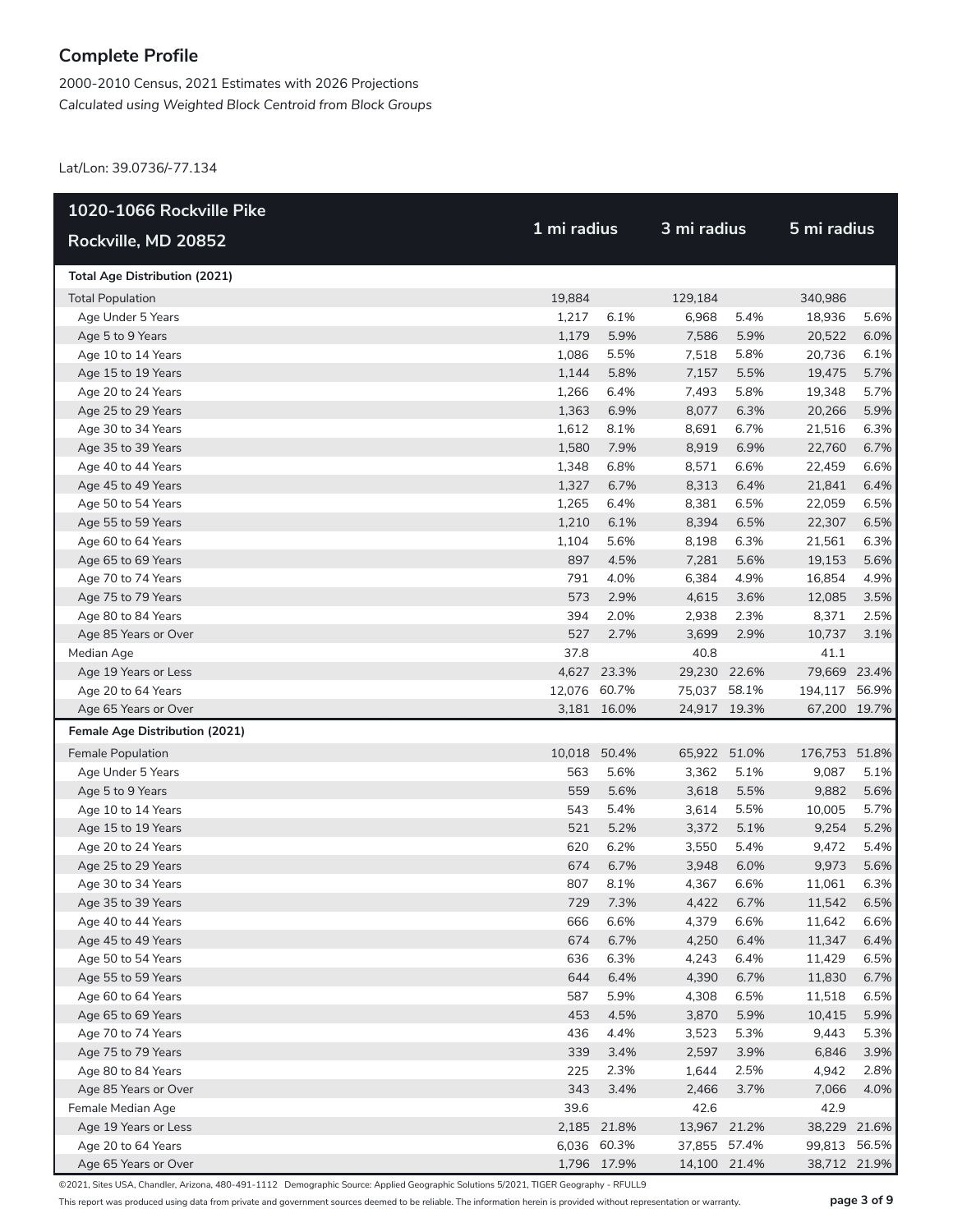2000-2010 Census, 2021 Estimates with 2026 Projections *Calculated using Weighted Block Centroid from Block Groups*

Lat/Lon: 39.0736/-77.134

| 1020-1066 Rockville Pike     |             |             |              |              |               |              |  |
|------------------------------|-------------|-------------|--------------|--------------|---------------|--------------|--|
| Rockville, MD 20852          | 1 mi radius |             | 3 mi radius  |              | 5 mi radius   |              |  |
| Male Age Distribution (2021) |             |             |              |              |               |              |  |
| Male Population              |             | 9,866 49.6% |              | 63,262 49.0% | 164,233 48.2% |              |  |
| Age Under 5 Years            | 655         | 6.6%        | 3,606        | 5.7%         | 9,849         | 6.0%         |  |
| Age 5 to 9 Years             | 620         | 6.3%        | 3,968        | 6.3%         | 10,640        | 6.5%         |  |
| Age 10 to 14 Years           | 543         | 5.5%        | 3,904        | 6.2%         | 10,730        | 6.5%         |  |
| Age 15 to 19 Years           | 624         | 6.3%        | 3,785        | 6.0%         | 10,221        | 6.2%         |  |
| Age 20 to 24 Years           | 646         | 6.5%        | 3,943        | 6.2%         | 9,876         | 6.0%         |  |
| Age 25 to 29 Years           | 689         | 7.0%        | 4,130        | 6.5%         | 10,294        | 6.3%         |  |
| Age 30 to 34 Years           | 805         | 8.2%        | 4,324        | 6.8%         | 10,455        | 6.4%         |  |
| Age 35 to 39 Years           | 851         | 8.6%        | 4,497        | 7.1%         | 11,218        | 6.8%         |  |
| Age 40 to 44 Years           | 683         | 6.9%        | 4,192        | 6.6%         | 10,817        | 6.6%         |  |
| Age 45 to 49 Years           | 653         | 6.6%        | 4,063        | 6.4%         | 10,494        | 6.4%         |  |
| Age 50 to 54 Years           | 630         | 6.4%        | 4,139        | 6.5%         | 10,630        | 6.5%         |  |
| Age 55 to 59 Years           | 567         | 5.7%        | 4,004        | 6.3%         | 10,478        | 6.4%         |  |
| Age 60 to 64 Years           | 518         | 5.2%        | 3,890        | 6.1%         | 10,042        | 6.1%         |  |
| Age 65 to 69 Years           | 444         | 4.5%        | 3,411        | 5.4%         | 8,739         | 5.3%         |  |
| Age 70 to 74 Years           | 355         | 3.6%        | 2,861        | 4.5%         | 7,411         | 4.5%         |  |
| Age 75 to 79 Years           | 233         | 2.4%        | 2,018        | 3.2%         | 5,239         | 3.2%         |  |
| Age 80 to 84 Years           | 168         | 1.7%        | 1,295        | 2.0%         | 3,429         | 2.1%         |  |
| Age 85 Years or Over         | 184         | 1.9%        | 1,233        | 1.9%         | 3,672         | 2.2%         |  |
| Male Median Age              | 36.3        |             | 39.2         |              | 39.3          |              |  |
| Age 19 Years or Less         |             | 2,442 24.7% | 15,263 24.1% |              | 41,440 25.2%  |              |  |
| Age 20 to 64 Years           |             | 6,040 61.2% | 37,182 58.8% |              | 94,304 57.4%  |              |  |
| Age 65 Years or Over         |             | 1,385 14.0% | 10,817 17.1% |              |               | 28,489 17.3% |  |
| Males per 100 Females (2021) |             |             |              |              |               |              |  |
| <b>Overall Comparison</b>    | 98          |             | 96           |              | 93            |              |  |
| Age Under 5 Years            |             | 116 53.8%   | 107          | 51.8%        |               | 108 52.0%    |  |
| Age 5 to 9 Years             |             | 111 52.6%   |              | 110 52.3%    |               | 108 51.8%    |  |
| Age 10 to 14 Years           |             | 100 50.0%   | 108          | 51.9%        |               | 107 51.9%    |  |
| Age 15 to 19 Years           |             | 120 54.5%   |              | 112 52.9%    |               | 110 52.5%    |  |
| Age 20 to 24 Years           |             | 104 51.0%   | 111          | 52.6%        |               | 104 51.0%    |  |
| Age 25 to 29 Years           |             | 102 50.5%   |              | 105 51.1%    |               | 103 50.8%    |  |
| Age 30 to 34 Years           |             | 100 49.9%   | 99           | 49.8%        |               | 95 48.6%     |  |
| Age 35 to 39 Years           |             | 117 53.9%   |              | 102 50.4%    |               | 97 49.3%     |  |
| Age 40 to 44 Years           |             | 103 50.6%   |              | 96 48.9%     |               | 93 48.2%     |  |
| Age 45 to 49 Years           |             | 97 49.2%    |              | 96 48.9%     |               | 92 48.0%     |  |
| Age 50 to 54 Years           |             | 99 49.8%    |              | 98 49.4%     |               | 93 48.2%     |  |
| Age 55 to 59 Years           |             | 88 46.8%    |              | 91 47.7%     |               | 89 47.0%     |  |
| Age 60 to 64 Years           |             | 88 46.9%    |              | 90 47.5%     |               | 87 46.6%     |  |
| Age 65 to 69 Years           |             | 98 49.5%    |              | 88 46.8%     |               | 84 45.6%     |  |
| Age 70 to 74 Years           |             | 81 44.9%    |              | 81 44.8%     |               | 78 44.0%     |  |
| Age 75 to 79 Years           |             | 69 40.8%    |              | 78 43.7%     |               | 77 43.4%     |  |
| Age 80 to 84 Years           |             | 75 42.7%    |              | 79 44.1%     |               | 69 41.0%     |  |
| Age 85 Years or Over         |             | 54 34.9%    |              | 50 33.3%     |               | 52 34.2%     |  |
| Age 19 Years or Less         |             | 112 52.8%   | 109          | 52.2%        |               | 108 52.0%    |  |
| Age 20 to 39 Years           |             | 106 51.4%   |              | 104 50.9%    |               | 100 49.9%    |  |
| Age 40 to 64 Years           |             | 95 48.8%    |              | 94 48.5%     |               | 91 47.6%     |  |
| Age 65 Years or Over         |             | 77 43.5%    |              | 77 43.4%     |               | 74 42.4%     |  |

©2021, Sites USA, Chandler, Arizona, 480-491-1112 Demographic Source: Applied Geographic Solutions 5/2021, TIGER Geography - RFULL9

This report was produced using data from private and government sources deemed to be reliable. The information herein is provided without representation or warranty. **page 4 of 9**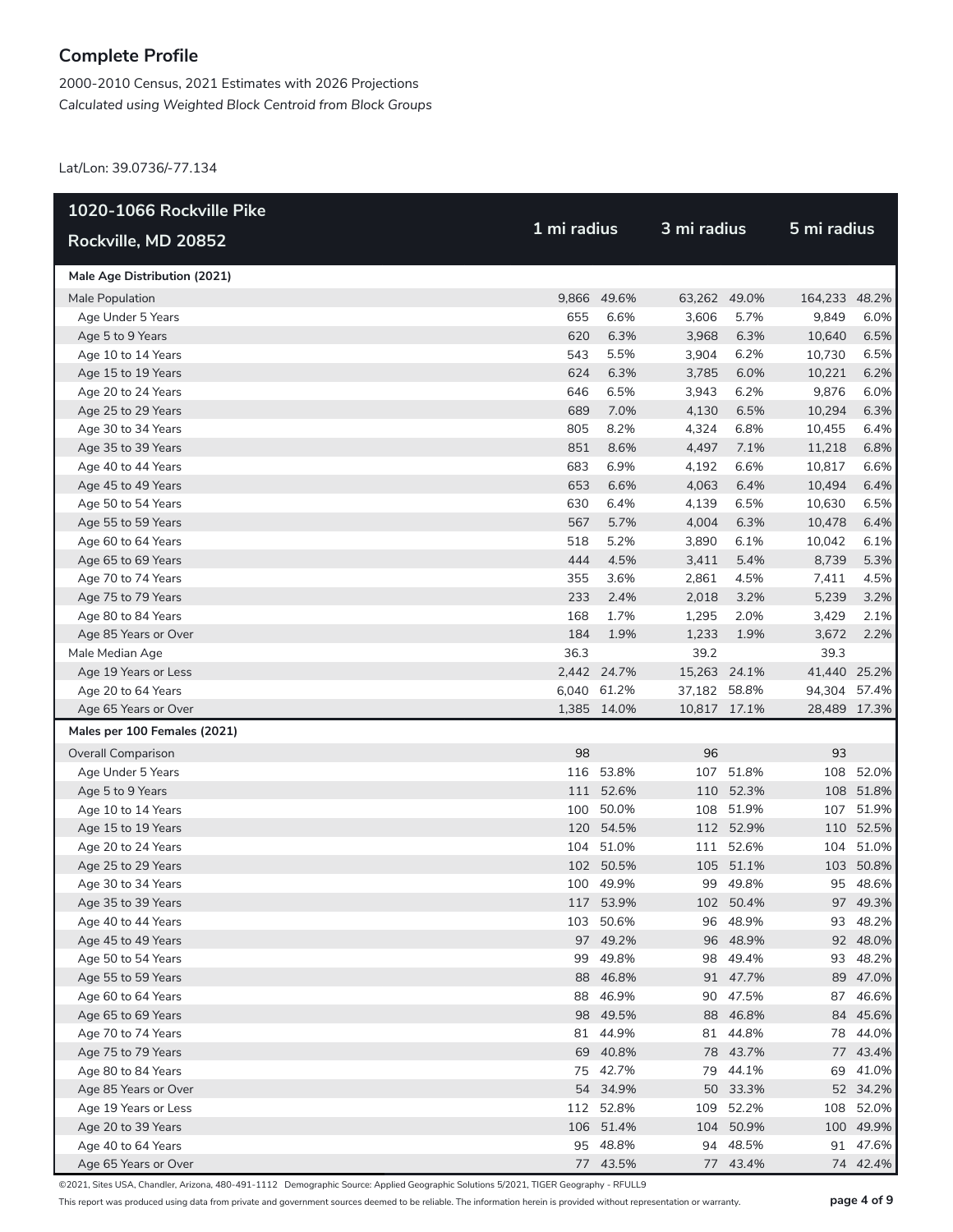2000-2010 Census, 2021 Estimates with 2026 Projections *Calculated using Weighted Block Centroid from Block Groups*

Lat/Lon: 39.0736/-77.134

| 1020-1066 Rockville Pike                     |              |              |               |             |               |             |
|----------------------------------------------|--------------|--------------|---------------|-------------|---------------|-------------|
| Rockville, MD 20852                          | 1 mi radius  |              | 3 mi radius   |             | 5 mi radius   |             |
| Household Type (2021)                        |              |              |               |             |               |             |
| <b>Total Households</b>                      | 7,050        |              | 46,802        |             | 123,410       |             |
| Households with Children                     |              | 2,141 30.4%  | 13,687 29.2%  |             | 37,797 30.6%  |             |
| Average Household Size                       | 2.8          |              | 2.7           |             | 2.7           |             |
| Household Density per Square Mile            | 2,245        |              | 1,656         |             | 1,572         |             |
| Population Family                            | 16,463 82.8% |              | 106,506 82.4% |             | 284,272 83.4% |             |
| Population Non-Family                        |              | 3,351 16.9%  | 20,712 16.0%  |             | 52,545 15.4%  |             |
| <b>Population Group Quarters</b>             | 70           | 0.4%         | 1,966         | 1.5%        | 4,169         | 1.2%        |
| Family Households                            |              | 4,673 66.3%  | 31,457 67.2%  |             | 83,602 67.7%  |             |
| Married Couple Households                    |              | 3,544 75.8%  | 24,855 79.0%  |             | 64,754 77.5%  |             |
| Other Family Households with Children        |              | 1,129 24.2%  |               | 6,602 21.0% | 18,848 22.5%  |             |
| Family Households with Children              |              | 2,125 45.5%  | 13,608 43.3%  |             | 37,550 44.9%  |             |
| Married Couple with Children                 |              | 1,576 74.2%  | 10,330 75.9%  |             | 27,668 73.7%  |             |
| Other Family Households with Children        |              | 549 25.8%    |               | 3,278 24.1% |               | 9,882 26.3% |
| Family Households No Children                |              | 2,548 54.5%  | 17,849 56.7%  |             | 46,052 55.1%  |             |
| Married Couple No Children                   |              | 1,968 77.2%  | 14,526 81.4%  |             | 37,086 80.5%  |             |
| Other Family Households No Children          |              | 580 22.8%    |               | 3,323 18.6% |               | 8,966 19.5% |
| Non-Family Households                        |              | 2,376 33.7%  | 15,345 32.8%  |             | 39,809 32.3%  |             |
| Non-Family Households with Children          | 16           | 0.7%         | 79            | 0.5%        | 247           | 0.6%        |
| Non-Family Households No Children            |              | 2,360 99.3%  | 15,267        | 99.5%       | 39,562 99.4%  |             |
| Average Family Household Size                | 3.5          |              | 3.4           |             | 3.4           |             |
| Average Family Income                        | \$131,373    |              | \$171,121     |             | \$183,800     |             |
| Median Family Income                         | \$108,314    |              | \$148,340     |             | \$152,057     |             |
| Average Non-Family Household Size            | 1.4          |              | 1.3           |             | 1.3           |             |
| Marital Status (2021)                        |              |              |               |             |               |             |
| Population Age 15 Years or Over              | 16,402       |              | 107,111       |             | 280,792       |             |
| Never Married                                |              | 5,842 35.6%  | 34,689 32.4%  |             | 90,210 32.1%  |             |
| <b>Currently Married</b>                     |              | 7,012 42.7%  | 51,327 47.9%  |             | 133,486 47.5% |             |
| <b>Previously Married</b>                    |              | 3,548 21.6%  | 21,095 19.7%  |             | 57,096 20.3%  |             |
| Separated                                    |              | 1,131 31.9%  |               | 5,476 26.0% | 15,555 27.2%  |             |
| Widowed                                      |              | 796 22.4%    |               | 6,719 31.9% | 17,225 30.2%  |             |
| Divorced                                     |              | 1,621 45.7%  |               | 8,900 42.2% | 24,315 42.6%  |             |
| <b>Educational Attainment (2021)</b>         |              |              |               |             |               |             |
| Adult Population Age 25 Years or Over        | 13,992       |              | 92,462        |             | 241,969       |             |
| Elementary (Grade Level 0 to 8)              | 1,163        | 8.3%         | 4,781         | 5.2%        | 13,011        | 5.4%        |
| Some High School (Grade Level 9 to 11)       | 694          | 5.0%         | 3,822         | 4.1%        | 9,418         | 3.9%        |
| High School Graduate                         |              | 1,893 13.5%  | 11,306 12.2%  |             | 32,468        | 13.4%       |
| Some College                                 |              | 1,912 13.7%  | 10,801 11.7%  |             | 29,999 12.4%  |             |
| Associate Degree Only                        | 551          | 3.9%         | 4,403         | 4.8%        | 11,937        | 4.9%        |
| <b>Bachelor Degree Only</b>                  |              | 3,339 23.9%  | 25,439 27.5%  |             | 64,716 26.7%  |             |
| <b>Graduate Degree</b>                       |              | 4,441 31.7%  | 31,911 34.5%  |             | 80,420 33.2%  |             |
| Any College (Some College or Higher)         |              | 10,242 73.2% | 72,554 78.5%  |             | 187,072 77.3% |             |
| College Degree + (Bachelor Degree or Higher) |              | 7,780 55.6%  | 57,349 62.0%  |             | 145,136 60.0% |             |

©2021, Sites USA, Chandler, Arizona, 480-491-1112 Demographic Source: Applied Geographic Solutions 5/2021, TIGER Geography - RFULL9

This report was produced using data from private and government sources deemed to be reliable. The information herein is provided without representation or warranty. **page 5 of 9**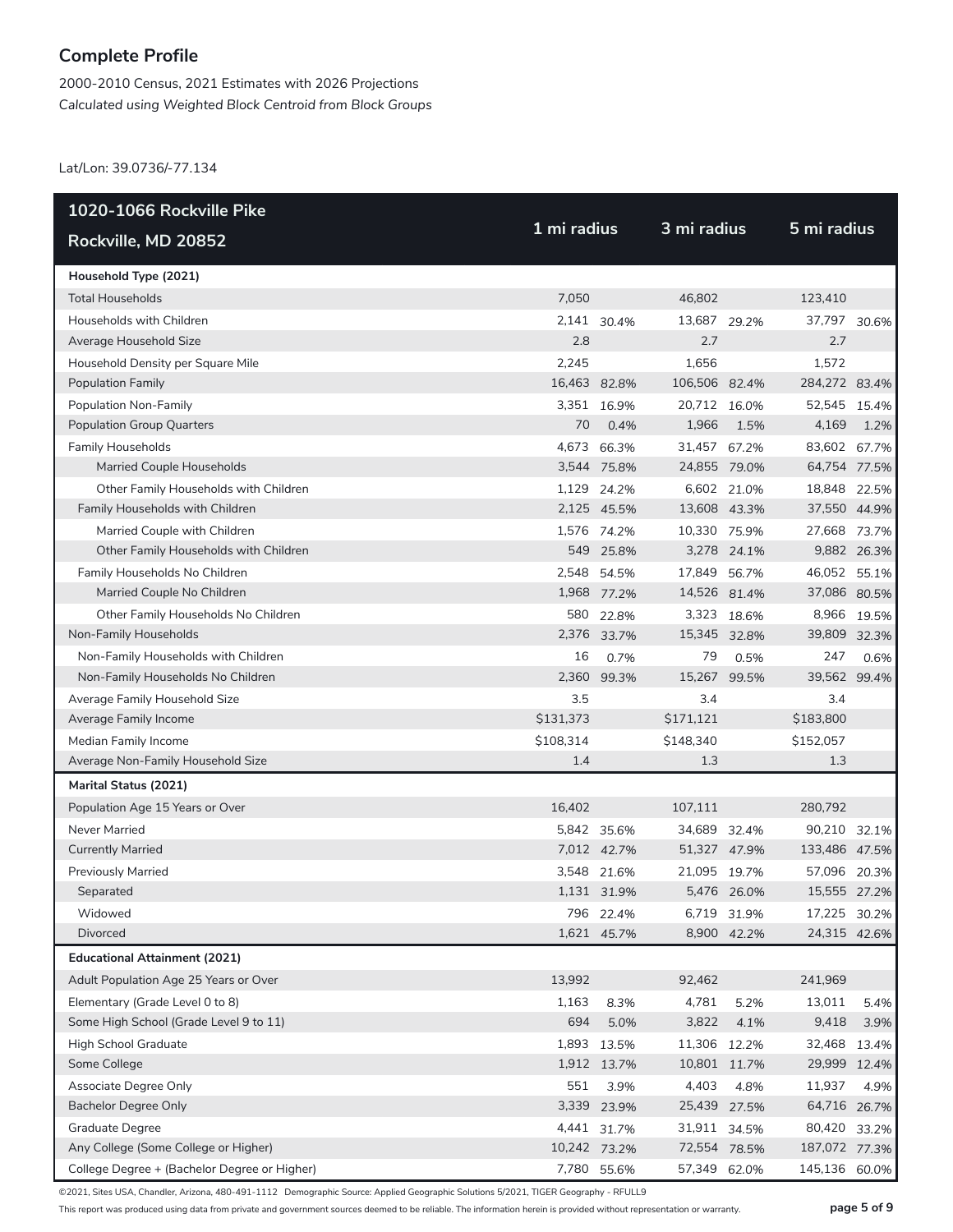2000-2010 Census, 2021 Estimates with 2026 Projections *Calculated using Weighted Block Centroid from Block Groups*

Lat/Lon: 39.0736/-77.134

| 1020-1066 Rockville Pike                       |             |             |              |             |               |       |
|------------------------------------------------|-------------|-------------|--------------|-------------|---------------|-------|
| Rockville, MD 20852                            | 1 mi radius |             | 3 mi radius  |             | 5 mi radius   |       |
| Housing                                        |             |             |              |             |               |       |
| Total Housing Units (2021)                     | 7,252       |             | 48,348       |             | 128,192       |       |
| Total Housing Units (2010)                     | 6,972       |             | 45,282       |             | 120,793       |       |
| Historical Annual Growth (2010-2021)           | 280         | 0.4%        | 3,066        | 0.6%        | 7,399         | 0.6%  |
| Housing Units Occupied (2021)                  |             | 7,050 97.2% | 46,802 96.8% |             | 123,410 96.3% |       |
| Housing Units Owner-Occupied                   |             | 3,716 52.7% | 28,236 60.3% |             | 78,142 63.3%  |       |
| Housing Units Renter-Occupied                  |             | 3,333 47.3% | 18,567       | 39.7%       | 45,268        | 36.7% |
| Housing Units Vacant (2021)                    | 203         | 2.8%        | 1,546        | 3.2%        | 4,782         | 3.7%  |
| Household Size (2021)                          |             |             |              |             |               |       |
| <b>Total Households</b>                        | 7,050       |             | 46,802       |             | 123,410       |       |
| 1 Person Households                            |             | 1,743 24.7% | 11,724 25.0% |             | 31,020 25.1%  |       |
| 2 Person Households                            |             | 1,875 26.6% | 13,985 29.9% |             | 36,209 29.3%  |       |
| 3 Person Households                            |             | 1,404 19.9% |              | 8,243 17.6% | 21,059 17.1%  |       |
| 4 Person Households                            |             | 1,042 14.8% |              | 6,992 14.9% | 19,178 15.5%  |       |
| 5 Person Households                            | 470         | 6.7%        | 3,186        | 6.8%        | 8,801         | 7.1%  |
| 6 Person Households                            | 242         | 3.4%        | 1,323        | 2.8%        | 3,615         | 2.9%  |
| 7 or More Person Households                    | 274         | 3.9%        | 1,349        | 2.9%        | 3,530         | 2.9%  |
| Household Income Distribution (2021)           |             |             |              |             |               |       |
| HH Income \$200,000 or More                    |             | 947 13.4%   | 10,973 23.4% |             | 29,563 24.0%  |       |
| HH Income \$150,000 to \$199,999               | 651         | 9.2%        |              | 4,802 10.3% | 12,195        | 9.9%  |
| HH Income \$125,000 to \$149,999               | 679         | 9.6%        | 4,089        | 8.7%        | 9,715         | 7.9%  |
| HH Income \$100,000 to \$124,999               |             | 770 10.9%   |              | 4,897 10.5% | 12,774 10.4%  |       |
| HH Income \$75,000 to \$99,999                 |             | 1,018 14.4% |              | 5,834 12.5% | 15,324 12.4%  |       |
| HH Income \$50,000 to \$74,999                 |             | 1,117 15.9% |              | 6,329 13.5% | 17,146 13.9%  |       |
| HH Income \$35,000 to \$49,999                 |             | 733 10.4%   | 3,083        | 6.6%        | 8,931         | 7.2%  |
| HH Income \$25,000 to \$34,999                 | 335         | 4.8%        | 2,076        | 4.4%        | 5,827         | 4.7%  |
| HH Income \$15,000 to \$24,999                 | 273         | 3.9%        | 1,680        | 3.6%        | 4,719         | 3.8%  |
| HH Income \$10,000 to \$14,999                 | 174         | 2.5%        | 955          | 2.0%        | 2,432         | 2.0%  |
| HH Income Under \$10,000                       | 353         | 5.0%        | 2,085        | 4.5%        | 4,784         | 3.9%  |
| Household Vehicles (2021)                      |             |             |              |             |               |       |
| Households 0 Vehicles Available                |             | 781 11.1%   | 3,920        | 8.4%        | 9,434         | 7.6%  |
| Households 1 Vehicle Available                 |             | 3,019 42.8% | 17,686 37.8% |             | 46,199 37.4%  |       |
| Households 2 Vehicles Available                |             | 2,215 31.4% | 17,243 36.8% |             | 46,810 37.9%  |       |
| Households 3 or More Vehicles Available        |             | 1,035 14.7% |              | 7,953 17.0% | 20,967 17.0%  |       |
| Total Vehicles Available                       | 11,002      |             | 79,078       |             | 210,625       |       |
| Average Vehicles per Household                 | 1.6         |             | 1.7          |             | 1.7           |       |
| Owner-Occupied Household Vehicles              |             | 6,999 63.6% | 56,018 70.8% |             | 151,495 71.9% |       |
| Average Vehicles per Owner-Occupied Household  | 1.9         |             | 2.0          |             | 1.9           |       |
| Renter-Occupied Household Vehicles             |             | 4,003 36.4% | 23,060 29.2% |             | 59,130 28.1%  |       |
| Average Vehicles per Renter-Occupied Household | 1.2         |             | 1.2          |             | 1.3           |       |
| Travel Time (2021)                             |             |             |              |             |               |       |
| Worker Base Age 16 years or Over               | 10,103      |             | 64,503       |             | 169,261       |       |
| Travel to Work in 14 Minutes or Less           |             | 1,705 16.9% |              | 8,658 13.4% | 20,765 12.3%  |       |
| Travel to Work in 15 to 29 Minutes             |             | 3,004 29.7% | 17,487 27.1% |             | 46,169 27.3%  |       |
| Travel to Work in 30 to 59 Minutes             |             | 3,592 35.6% | 23,698 36.7% |             | 62,448 36.9%  |       |
| Travel to Work in 60 Minutes or More           |             | 1,519 15.0% |              | 9,434 14.6% | 25,630 15.1%  |       |
| Work at Home                                   | 435         | 4.3%        | 4,254        | 6.6%        | 11,270        | 6.7%  |
| Average Minutes Travel to Work                 | 28.9        |             | 30.8         |             | 31.2          |       |

©2021, Sites USA, Chandler, Arizona, 480-491-1112 Demographic Source: Applied Geographic Solutions 5/2021, TIGER Geography - RFULL9

This report was produced using data from private and government sources deemed to be reliable. The information herein is provided without representation or warranty. **page 6 of 9**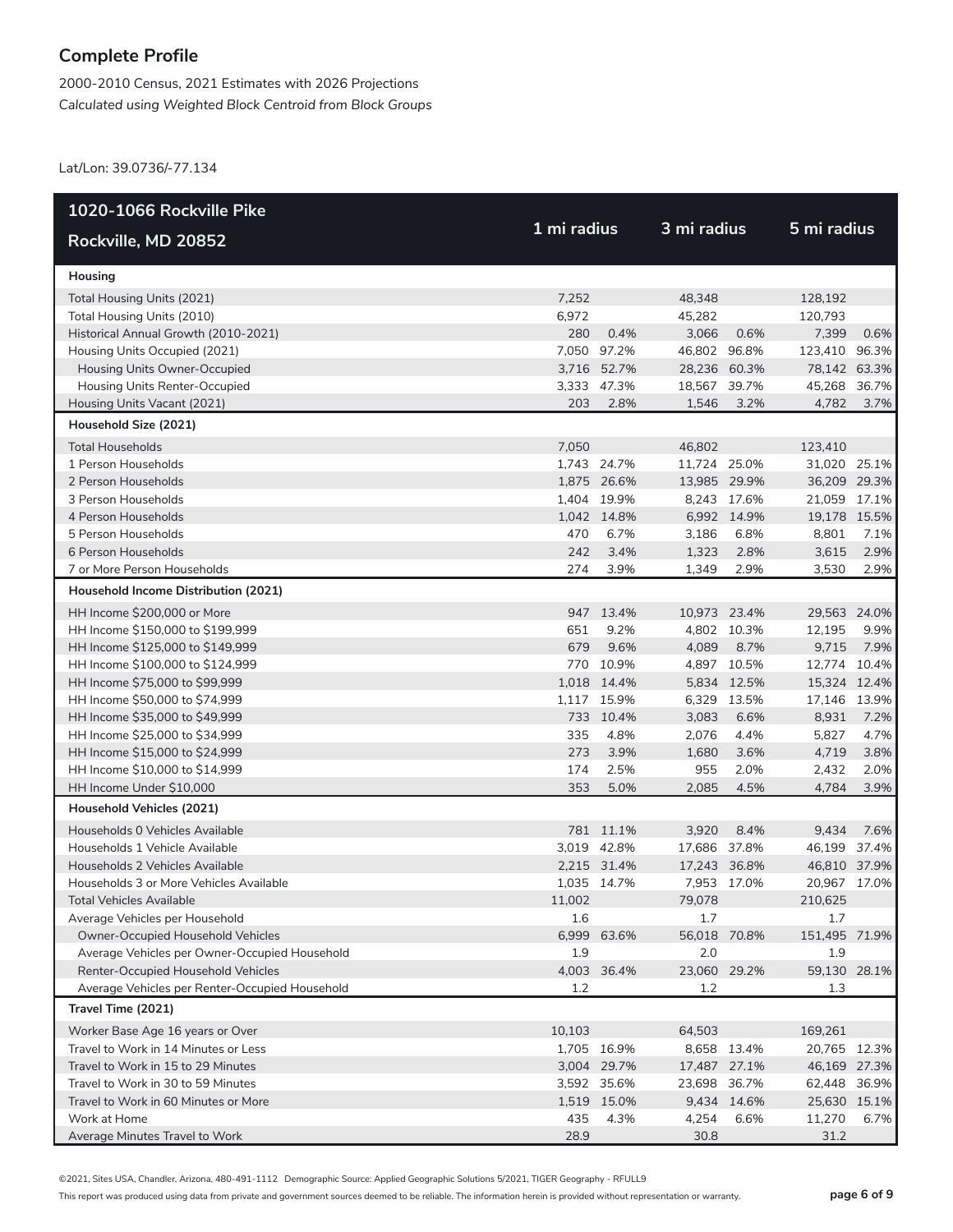2000-2010 Census, 2021 Estimates with 2026 Projections *Calculated using Weighted Block Centroid from Block Groups*

Lat/Lon: 39.0736/-77.134

| 1020-1066 Rockville Pike                       |             |                          |              |                          |               |       |  |
|------------------------------------------------|-------------|--------------------------|--------------|--------------------------|---------------|-------|--|
| Rockville, MD 20852                            | 1 mi radius |                          | 3 mi radius  |                          | 5 mi radius   |       |  |
| Transportation To Work (2021)                  |             |                          |              |                          |               |       |  |
| Worker Base Age 16 years or Over               | 10.103      |                          | 64,503       |                          | 169,261       |       |  |
| Drive to Work Alone                            |             | 5,886 58.3%              | 39,928 61.9% |                          | 107,221 63.3% |       |  |
| Drive to Work in Carpool                       | 973         | 9.6%                     | 5,571        | 8.6%                     | 15,804        | 9.3%  |  |
| Travel to Work by Public Transportation        | 2,281       | 22.6%                    | 11,644       | 18.1%                    | 28,673        | 16.9% |  |
| Drive to Work on Motorcycle                    | 3           |                          | 16           |                          | 35            |       |  |
| Bicycle to Work                                | 76          | 0.8%                     | 230          | 0.4%                     | 720           | 0.4%  |  |
| Walk to Work                                   | 290         | 2.9%                     | 1,949        | 3.0%                     | 3,664         | 2.2%  |  |
| <b>Other Means</b>                             | 159         | 1.6%                     | 912          | 1.4%                     | 1,873         | 1.1%  |  |
| Work at Home                                   | 435         | 4.3%                     | 4,254        | 6.6%                     | 11,270        | 6.7%  |  |
| Daytime Demographics (2021)                    |             |                          |              |                          |               |       |  |
| <b>Total Businesses</b>                        | 965         |                          | 8,354        |                          | 17,542        |       |  |
| <b>Total Employees</b>                         | 9,135       |                          | 97.939       |                          | 210,031       |       |  |
| Company Headquarter Businesses                 | 29          | 3.0%                     | 380          | 4.5%                     | 793           | 4.5%  |  |
| Company Headquarter Employees                  | 1,329       | 14.5%                    | 17,912 18.3% |                          | 42,409        | 20.2% |  |
| <b>Employee Population per Business</b>        |             | 9.5 to 1                 | 11.7 to 1    |                          | 12.0 to 1     |       |  |
| <b>Residential Population per Business</b>     | 20.6 to 1   |                          | 15.5 to 1    |                          | 19.4 to 1     |       |  |
| Adj. Daytime Demographics Age 16 Years or Over | 14,948      |                          | 139.337      |                          | 318,911       |       |  |
| <b>Labor Force</b>                             |             |                          |              |                          |               |       |  |
| Labor Population Age 16 Years or Over (2021)   | 16,144      |                          | 105,528      |                          | 276,375       |       |  |
| Labor Force Total Males (2021)                 |             | 7,917 49.0%              | 50,970 48.3% |                          | 130,745 47.3% |       |  |
| Male Civilian Employed                         |             | 5,581 70.5%              | 34,393 67.5% |                          | 87,598 67.0%  |       |  |
| Male Civilian Unemployed                       | 329         | 4.2%                     | 1,973        | 3.9%                     | 5,096         | 3.9%  |  |
| Males in Armed Forces                          | 44          | 0.6%                     | 474          | 0.9%                     | 1,174         | 0.9%  |  |
| Males Not in Labor Force                       |             | 1,964 24.8%              | 14,131 27.7% |                          | 36,877        | 28.2% |  |
| Labor Force Total Females (2021)               |             | 8,227 51.0%              | 54,558 51.7% |                          | 145,630 52.7% |       |  |
| Female Civilian Employed                       | 4,693       | 57.0%                    | 29,075       | 53.3%                    | 78,309        | 53.8% |  |
| Female Civilian Unemployed                     | 392         | 4.8%                     | 2,040        | 3.7%                     | 5.388         | 3.7%  |  |
| <b>Females in Armed Forces</b>                 | 14          | 0.2%                     | 188          | 0.3%                     | 414           | 0.3%  |  |
| Females Not in Labor Force                     |             | 3,127 38.0%              | 23,254 42.6% |                          | 61,520 42.2%  |       |  |
| Unemployment Rate                              | 721         | 4.5%                     | 4,012        | 3.8%                     | 10,483        | 3.8%  |  |
| Occupation (2021)                              |             |                          |              |                          |               |       |  |
| Occupation Population Age 16 Years or Over     | 10,274      |                          | 63,468       |                          | 165,907       |       |  |
| <b>Occupation Total Males</b>                  |             | 5,581 54.3%              | 34,393 54.2% |                          | 87,598 52.8%  |       |  |
| <b>Occupation Total Females</b>                |             | 4,693 45.7%              | 29,075 45.8% |                          | 78,309 47.2%  |       |  |
| Management, Business, Financial Operations     | 1,649       | $\overline{\phantom{a}}$ | 13,453 21.2% |                          | 35,875 21.6%  |       |  |
| Professional, Related                          |             | 3,970 38.6%              | 23,938 37.7% |                          | 59,309 35.7%  |       |  |
| Service                                        |             | 2,020 19.7%              | 10,072 15.9% |                          | 27,491 16.6%  |       |  |
| Sales, Office                                  |             | 1,313 12.8%              |              | 8,693 13.7%              | 23,468 14.1%  |       |  |
| Farming, Fishing, Forestry                     |             | $\overline{\phantom{a}}$ | 6            | $\overline{\phantom{a}}$ | 18            |       |  |
| Construction, Extraction, Maintenance          | 791         | 7.7%                     | 4,404        | 6.9%                     | 11,567        | 7.0%  |  |
| Production, Transport, Material Moving         | 530         | 5.2%                     | 2,903        | 4.6%                     | 8,179         | 4.9%  |  |
| <b>White Collar Workers</b>                    |             | 6,932 67.5%              | 46,083 72.6% |                          | 118,652 71.5% |       |  |
| <b>Blue Collar Workers</b>                     |             | 3,342 32.5%              | 17,385 27.4% |                          | 47,255 28.5%  |       |  |

©2021, Sites USA, Chandler, Arizona, 480-491-1112 Demographic Source: Applied Geographic Solutions 5/2021, TIGER Geography - RFULL9

This report was produced using data from private and government sources deemed to be reliable. The information herein is provided without representation or warranty. **page 7 of 9**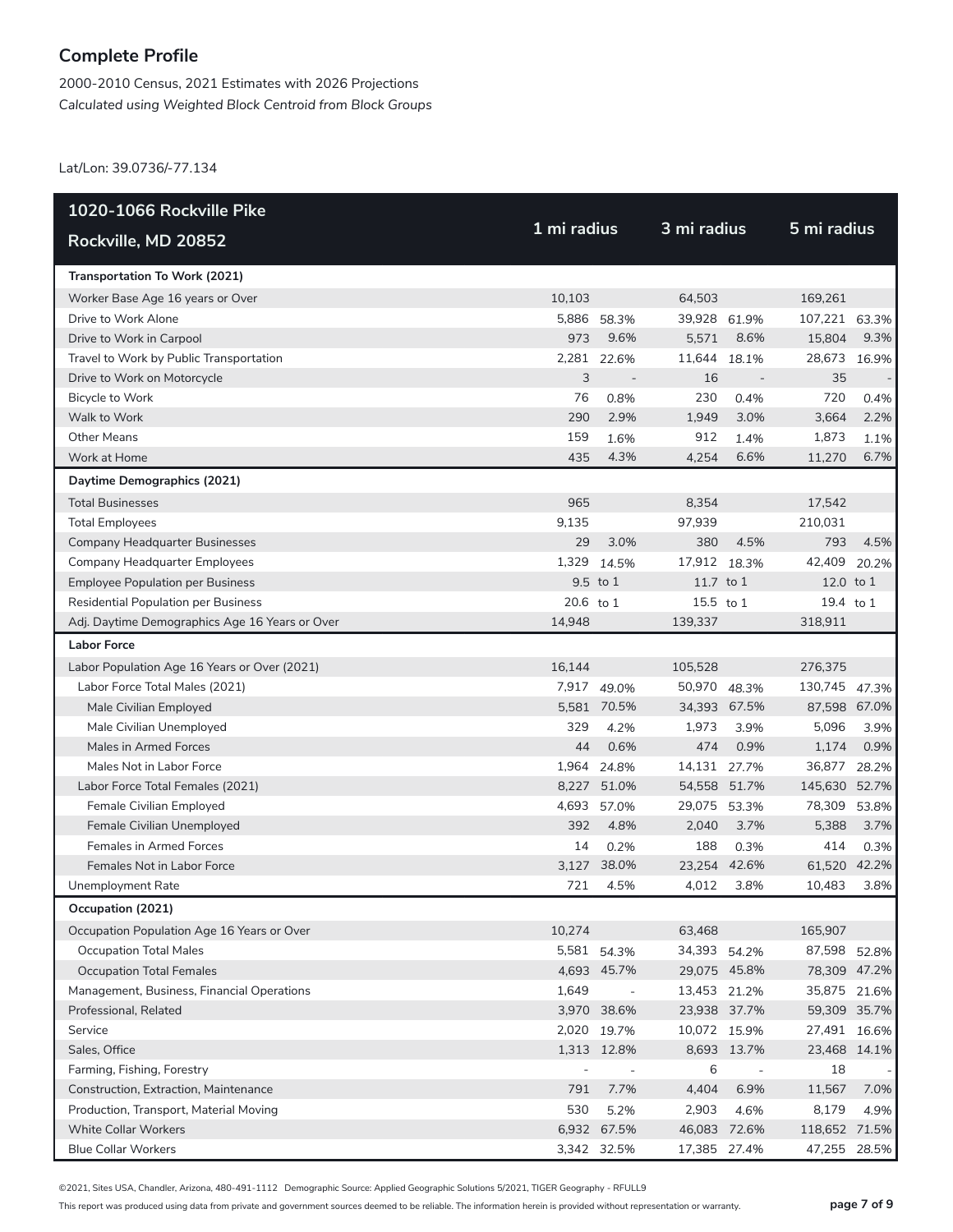2000-2010 Census, 2021 Estimates with 2026 Projections *Calculated using Weighted Block Centroid from Block Groups*

Lat/Lon: 39.0736/-77.134

| 1020-1066 Rockville Pike           |                |                          |                |                          |              |              |
|------------------------------------|----------------|--------------------------|----------------|--------------------------|--------------|--------------|
| Rockville, MD 20852                | 1 mi radius    |                          | 3 mi radius    |                          | 5 mi radius  |              |
| Units In Structure (2021)          |                |                          |                |                          |              |              |
| <b>Total Units</b>                 | 6,910          |                          | 42,997         |                          | 114,325      |              |
| 1 Detached Unit                    |                | 3,539 51.2%              | 23,882 55.5%   |                          | 58,908 51.5% |              |
| 1 Attached Unit                    | 546            | 7.9%                     |                | 4,912 11.4%              | 17,998 15.7% |              |
| 2 Units                            | 11             | 0.2%                     | 135            | 0.3%                     | 462          | 0.4%         |
| 3 to 4 Units                       | 156            | 2.3%                     | 652            | 1.5%                     | 1,543        | 1.3%         |
| 5 to 9 Units                       | 460            | 6.6%                     | 2,240          | 5.2%                     | 6,089        | 5.3%         |
| 10 to 19 Units                     | 563            | 8.1%                     | 3,329          | 7.7%                     |              | 11,615 10.2% |
| 20 to 49 Units                     | 209            | 3.0%                     | 1,087          | 2.5%                     | 3,791        | 3.3%         |
| 50 or More Units                   |                | 1,565 22.7%              | 10,550         | 24.5%                    |              | 22,914 20.0% |
| Mobile Home or Trailer             |                |                          | 13             | $\overline{\phantom{a}}$ | 59           |              |
| <b>Other Structure</b>             |                |                          | 3              | $\overline{\phantom{a}}$ | 31           |              |
| Homes Built By Year (2021)         |                |                          |                |                          |              |              |
| Homes Built 2014 or later          | 162            | 2.2%                     | 2,078          | 4.3%                     | 5,900        | 4.6%         |
| Homes Built 2010 to 2013           | 153            | 2.1%                     | 998            | 2.1%                     | 2,395        | 1.9%         |
| Homes Built 2000 to 2009           | 398            | 5.5%                     | 3,980          | 8.2%                     | 11,124       | 8.7%         |
| Homes Built 1990 to 1999           | 596            | 8.2%                     | 4,752          | 9.8%                     | 14,863 11.6% |              |
| Homes Built 1980 to 1989           |                | 835 11.5%                |                | 6,883 14.2%              | 20,160 15.7% |              |
| Homes Built 1970 to 1979           |                | 777 10.7%                |                | 6,763 14.0%              | 18,186 14.2% |              |
| Homes Built 1960 to 1969           |                | 1,398 19.3%              | 11,304 23.4%   |                          | 23,684 18.5% |              |
| Homes Built 1950 to 1959           |                | 2,081 28.7%              |                | 7,170 14.8%              | 18,946 14.8% |              |
| Homes Built 1940 to 1949           | 437            | 6.0%                     | 1,767          | 3.7%                     | 5,242        | 4.1%         |
| Homes Built Before 1939            | 213            | 2.9%                     | 1,108          | 2.3%                     | 2,910        | 2.3%         |
| Median Age of Homes                | 45.7 yrs       |                          | 40.0 yrs       |                          | 38.8 yrs     |              |
| Home Values (2021)                 |                |                          |                |                          |              |              |
| Owner Specified Housing Units      | 3,716          |                          | 28,236         |                          | 78,142       |              |
| Home Values \$1,000,000 or More    | 33             | 0.9%                     | 1,471          | 5.2%                     | 6,811        | 8.7%         |
| Home Values \$750,000 to \$999,999 | 150            | 4.0%                     |                | 4,245 15.0%              | 12,569 16.1% |              |
| Home Values \$500,000 to \$749,999 |                | 681 18.3%                |                | 8,836 31.3%              | 21,786 27.9% |              |
| Home Values \$400,000 to \$499,999 | 1,050          | 28.2%                    |                | 6,270 22.2%              | 13,704 17.5% |              |
| Home Values \$300,000 to \$399,999 |                | 1,403 37.8%              |                | 5,037 17.8%              | 11,674 14.9% |              |
| Home Values \$250,000 to \$299,999 | 183            | 4.9%                     | 1,043          | 3.7%                     | 4,151        | 5.3%         |
| Home Values \$200,000 to \$249,999 | 74             | 2.0%                     | 478            | 1.7%                     | 2,601        | 3.3%         |
| Home Values \$175,000 to \$199,999 | 32             | 0.9%                     | 240            | 0.8%                     | 1,426        | 1.8%         |
| Home Values \$150,000 to \$174,999 | 19             | 0.5%                     | 160            | 0.6%                     | 796          | 1.0%         |
| Home Values \$125,000 to \$149,999 | 44             | 1.2%                     | 118            | 0.4%                     | 812          | 1.0%         |
| Home Values \$100,000 to \$124,999 | 27             | 0.7%                     | 89             | 0.3%                     | 654          | 0.8%         |
| Home Values \$90,000 to \$99,999   | $\overline{a}$ |                          | 12             |                          | 180          | 0.2%         |
| Home Values \$80,000 to \$89,999   | 10             | 0.3%                     | 27             | $\overline{\phantom{a}}$ | 136          | 0.2%         |
| Home Values \$70,000 to \$79,999   |                |                          |                |                          | 28           |              |
| Home Values \$60,000 to \$69,999   |                | $\overline{\phantom{a}}$ | 16             | $\overline{\phantom{a}}$ | 65           |              |
| Home Values \$50,000 to \$59,999   | $\mathbf{1}$   | $\overline{a}$           | $9\,$          | $\overline{\phantom{a}}$ | 42           |              |
| Home Values \$35,000 to \$49,999   | 8              | 0.2%                     | 39             | 0.1%                     | 176          | 0.2%         |
| Home Values \$25,000 to \$34,999   |                |                          | $\overline{7}$ |                          | 50           |              |
| Home Values \$10,000 to \$24,999   | $\mathbf{1}$   | $\overline{\phantom{0}}$ | 10             | $\overline{a}$           | 51           |              |
| Home Values Under \$10,000         | $\mathbf{1}$   |                          | 128            | 0.5%                     | 430          | 0.6%         |
| Owner-Occupied Median Home Value   | \$412,328      |                          | \$556,831      |                          | \$559,887    |              |
| Renter-Occupied Median Rent        | \$1,654        |                          | \$1,757        |                          | \$1,738      |              |

©2021, Sites USA, Chandler, Arizona, 480-491-1112 Demographic Source: Applied Geographic Solutions 5/2021, TIGER Geography - RFULL9

This report was produced using data from private and government sources deemed to be reliable. The information herein is provided without representation or warranty. **page 8 of 9**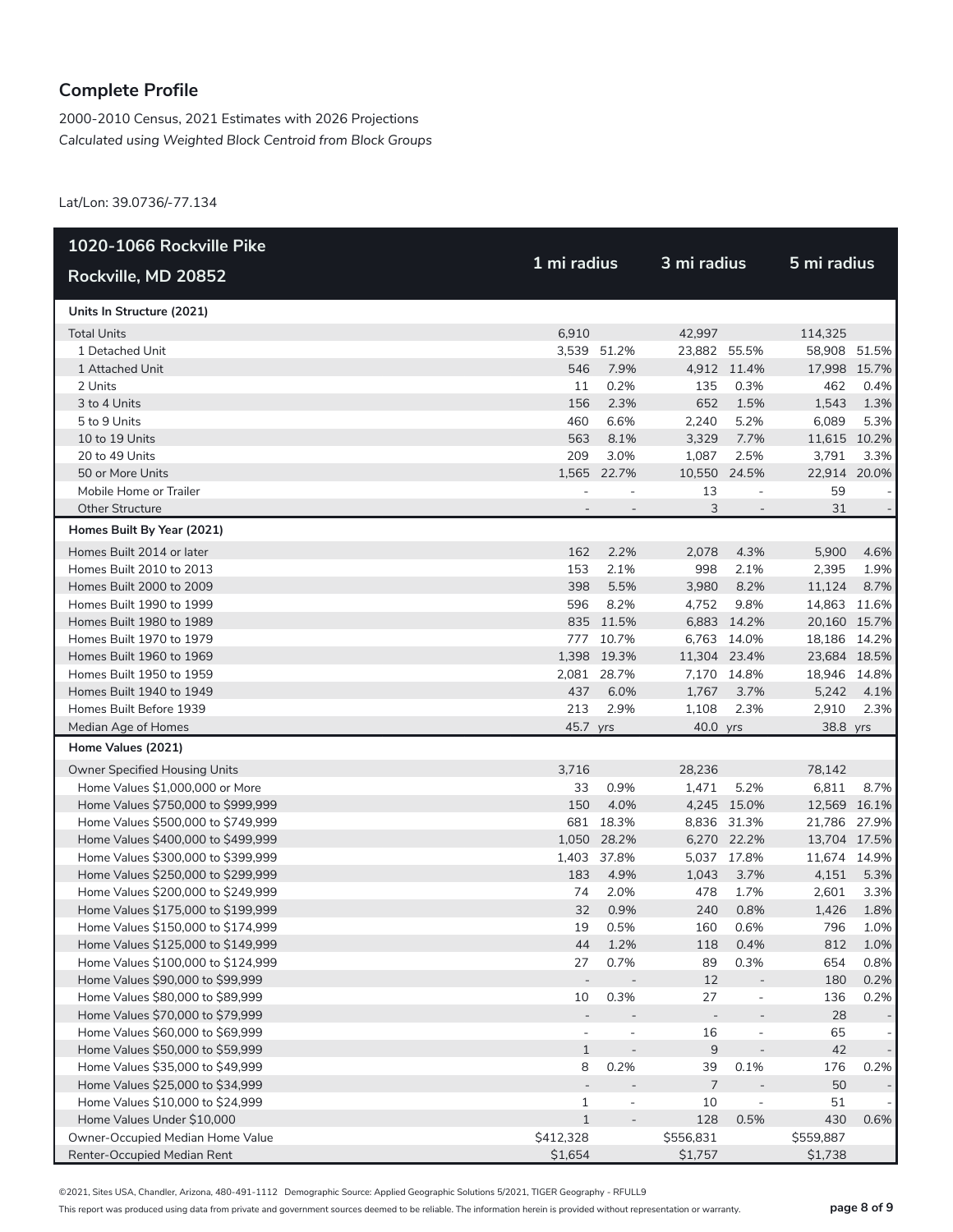2000-2010 Census, 2021 Estimates with 2026 Projections *Calculated using Weighted Block Centroid from Block Groups*

Lat/Lon: 39.0736/-77.134

| 1020-1066 Rockville Pike                      |               |               |               |       |               |       |
|-----------------------------------------------|---------------|---------------|---------------|-------|---------------|-------|
| Rockville, MD 20852                           | 1 mi radius   |               | 3 mi radius   |       | 5 mi radius   |       |
| Total Annual Consumer Expenditure (2021)      |               |               |               |       |               |       |
| <b>Total Household Expenditure</b>            | \$557.04 M    |               | \$4.41 B      |       | \$12.22 B     |       |
| Total Non-Retail Expenditure                  | \$295.06 M    |               | \$2.35 B      |       | \$6.51B       |       |
| <b>Total Retail Expenditure</b>               | \$261.98 M    |               | \$2.06 B      |       | \$5.71 B      |       |
| Apparel                                       | \$20.01 M     |               | \$159.88 M    |       | \$443.38 M    |       |
| Contributions                                 | \$18.64 M     |               | \$157.79 M    |       | \$440.09 M    |       |
| Education                                     | \$18.08 M     |               | \$156.85 M    |       | \$436.82 M    |       |
| Entertainment                                 | \$31.85 M     |               | \$257.05 M    |       | \$713.49 M    |       |
| Food and Beverages                            | \$81.67 M     |               | \$635.57 M    |       | \$1.76 B      |       |
| Furnishings and Equipment                     | \$19.76 M     |               | \$158.58 M    |       | \$439.83 M    |       |
| Gifts                                         | \$14.35 M     |               | \$122.99 M    |       | \$342.85 M    |       |
| <b>Health Care</b>                            | \$45.88 M     |               | \$355.26 M    |       | \$984.43 M    |       |
| <b>Household Operations</b>                   | \$22.08 M     |               | \$178.59 M    |       | \$496.22 M    |       |
| Miscellaneous Expenses                        | \$10.58 M     |               | \$84.2 M      |       | \$233.59 M    |       |
| Personal Care                                 | \$7.49 M      |               | \$59.06 M     |       | \$163.6 M     |       |
| Personal Insurance                            | \$4.04 M      |               | \$33.73 M     |       | \$93.86 M     |       |
| Reading                                       | \$1.21 M      |               | \$9.77 M      |       | \$27.13 M     |       |
| Shelter                                       | \$117.47 M    |               | \$926.31 M    |       | \$2.57 B      |       |
| Tobacco                                       | \$3.14 M      |               | \$22.18 M     |       | \$61.02 M     |       |
| Transportation                                | \$100.93 M    |               | \$789.17 M    |       | \$2.19 B      |       |
| Utilities                                     | \$39.85 M     |               | \$302.01 M    |       | \$835.69 M    |       |
| Monthly Household Consumer Expenditure (2021) |               |               |               |       |               |       |
| <b>Total Household Expenditure</b>            | \$6,585       |               | \$7,850       |       | \$8,254       |       |
| Total Non-Retail Expenditure                  | \$3,488 53.0% |               | \$4,181 53.3% |       | \$4,398       | 53.3% |
| <b>Total Retail Expenditures</b>              |               | \$3,097 47.0% | \$3,669 46.7% |       | \$3,856 46.7% |       |
| Apparel                                       | \$237         | 3.6%          | \$285         | 3.6%  | \$299         | 3.6%  |
| Contributions                                 | \$220         | 3.3%          | \$281         | 3.6%  | \$297         | 3.6%  |
| Education                                     | \$214         | 3.2%          | \$279         | 3.6%  | \$295         | 3.6%  |
| Entertainment                                 | \$377         | 5.7%          | \$458         | 5.8%  | \$482         | 5.8%  |
| Food and Beverages                            |               | \$965 14.7%   | \$1,132 14.4% |       | \$1.188       | 14.4% |
| Furnishings and Equipment                     | \$234         | 3.5%          | \$282         | 3.6%  | \$297         | 3.6%  |
| Gifts                                         | \$170         | 2.6%          | \$219         | 2.8%  | \$232         | 2.8%  |
| <b>Health Care</b>                            | \$542         | 8.2%          | \$633         | 8.1%  | \$665         | 8.1%  |
| <b>Household Operations</b>                   | \$261         | 4.0%          | \$318         | 4.1%  | \$335         | 4.1%  |
| Miscellaneous Expenses                        | \$125         | 1.9%          | \$150         | 1.9%  | \$158         | 1.9%  |
| Personal Care                                 | \$89          | 1.3%          | \$105         | 1.3%  | \$110         | 1.3%  |
| Personal Insurance                            | \$48          | 0.7%          | \$60          | 0.8%  | \$63          | 0.8%  |
| Reading                                       | \$14          | 0.2%          | \$17          | 0.2%  | \$18          | 0.2%  |
| Shelter                                       | \$1,389       | 21.1%         | \$1,649       | 21.0% | \$1,732 21.0% |       |
| Tobacco                                       | \$37          | 0.6%          | \$39          | 0.5%  | \$41          | 0.5%  |
| Transportation                                |               | \$1,193 18.1% | \$1,405       | 17.9% | \$1,476 17.9% |       |
| Utilities                                     | \$471         | 7.2%          | \$538         | 6.8%  | \$564         | 6.8%  |

©2021, Sites USA, Chandler, Arizona, 480-491-1112 Demographic Source: Applied Geographic Solutions 5/2021, TIGER Geography - RFULL9

This report was produced using data from private and government sources deemed to be reliable. The information herein is provided without representation or warranty. **page 9 of 9**